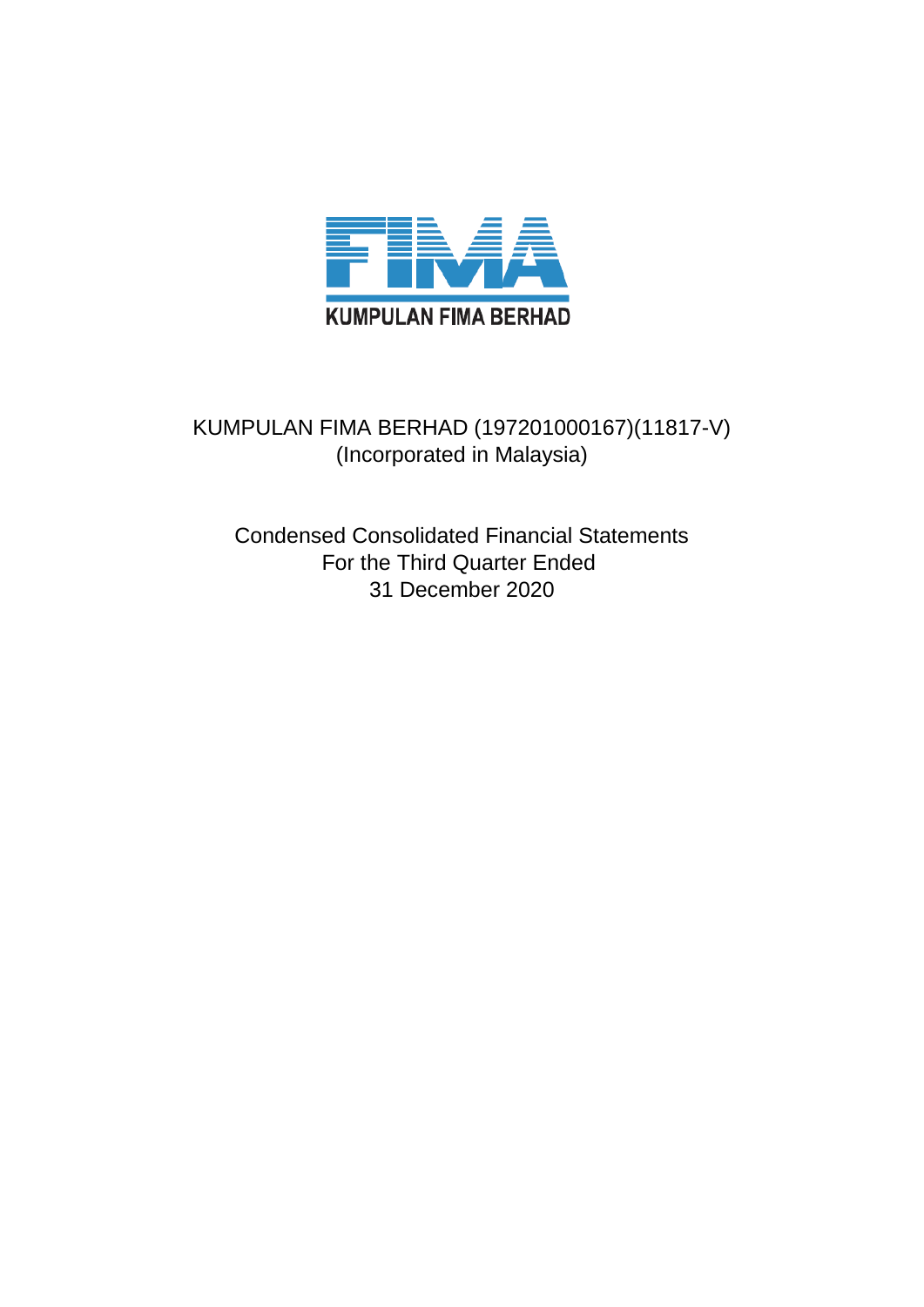

## **CONDENSED CONSOLIDATED STATEMENT OF COMPREHENSIVE INCOME FOR THE THIRD QUARTER ENDED 31 DECEMBER 2020** *(THE FIGURES HAVE NOT BEEN AUDITED)*

|                                                                      |                | <b>Current quarter</b> |                       | 9 months cumulative |                       |  |
|----------------------------------------------------------------------|----------------|------------------------|-----------------------|---------------------|-----------------------|--|
|                                                                      |                | <b>Current</b>         | <b>Preceding year</b> | <b>Current</b>      | <b>Preceding year</b> |  |
|                                                                      |                | year                   | corresponding         | year                | corresponding         |  |
|                                                                      |                | quarter                | quarter               | to date             | period                |  |
|                                                                      | <b>Note</b>    | 31-12-2020             | 31-12-2019            | 31-12-2020          | 31-12-2019            |  |
|                                                                      |                | <b>RM'000</b>          | <b>RM'000</b>         | <b>RM'000</b>       | <b>RM'000</b>         |  |
|                                                                      |                |                        |                       |                     |                       |  |
| Revenue                                                              | A <sub>9</sub> | 124,827                | 135,745               | 358,151             | 379,135               |  |
| Cost of sales                                                        |                | (73, 560)              | (97, 756)             | (215, 502)          | (253,061)             |  |
| <b>Gross profit</b>                                                  |                | 51,267                 | 37,989                | 142,649             | 126,074               |  |
| Other income                                                         |                | 2,527                  | 4,236                 | 7,569               | 9,127                 |  |
| Other items of expense                                               |                |                        |                       |                     |                       |  |
| Administrative expenses                                              |                | (22, 501)              | (21, 607)             | (65, 300)           | (60, 240)             |  |
| Selling and marketing expenses                                       |                | (1,889)                | (2, 261)              | (4,958)             | (6, 374)              |  |
| Other operating expenses                                             |                | (6, 468)               | (3,941)               | (16, 232)           | (19, 867)             |  |
|                                                                      |                | (30, 858)              | (27, 809)             | (86, 490)           | (86, 481)             |  |
| Finance costs                                                        |                | (856)                  | (855)                 | (2,660)             | (2, 575)              |  |
| Share of results of associates                                       |                | 931                    | 579                   | 3,331               | 1,592                 |  |
| <b>Profit before tax</b>                                             | A9/A10         | 23,011                 | 14,140                | 64,399              | 47,737                |  |
| Income tax expense                                                   | B <sub>5</sub> | (5,045)                | (4,596)               | (14, 624)           | (15, 308)             |  |
| <b>Profit net of tax</b>                                             |                | 17,966                 | 9.544                 | 49,775              | 32,429                |  |
| Other comprehensive (expense)/income                                 |                |                        |                       |                     |                       |  |
| Foreign currency translation differences                             |                |                        |                       |                     |                       |  |
| for foreign operations                                               |                | (1,052)                | (1,976)               | (1, 267)            | 1,836                 |  |
| <b>Total comprehensive income</b>                                    |                |                        |                       |                     |                       |  |
| for the period                                                       |                | 16,914                 | 7,568                 | 48,508              | 34,265                |  |
| Profit attributable to:                                              |                |                        |                       |                     |                       |  |
| Equity holders of the Company                                        |                | 15,007                 | 9,115                 | 41,768              | 29,338                |  |
| Non-controlling interests                                            |                | 2,959                  | 429                   | 8,007               | 3,091                 |  |
| Profit for the period                                                |                | 17,966                 | 9,544                 | 49,775              | 32,429                |  |
| <b>Total comprehensive income</b>                                    |                |                        |                       |                     |                       |  |
| attributable to:                                                     |                |                        |                       |                     |                       |  |
| Equity holders of the Company                                        |                | 13,628                 | 7,181                 | 39,495              | 30,650                |  |
| Non-controlling interests                                            |                | 3,286                  | 387                   | 9,013               | 3,615                 |  |
| <b>Total comprehensive income</b><br>for the period                  |                | 16,914                 | 7,568                 | 48,508              | 34,265                |  |
|                                                                      |                |                        |                       |                     |                       |  |
| Earnings per share attributable<br>to equity holders of the Company: |                |                        |                       |                     |                       |  |
| Basic/diluted earnings per share (sen)                               | <b>B12</b>     | 5.37                   | 3.24                  | 14.94               | 10.43                 |  |
|                                                                      |                |                        |                       |                     |                       |  |

(The condensed consolidated statement of comprehensive income should be read in conjunction with the audited financial statements for the year ended 31 March 2020 and the accompanying explanatory notes attached to the interim financial *statements).*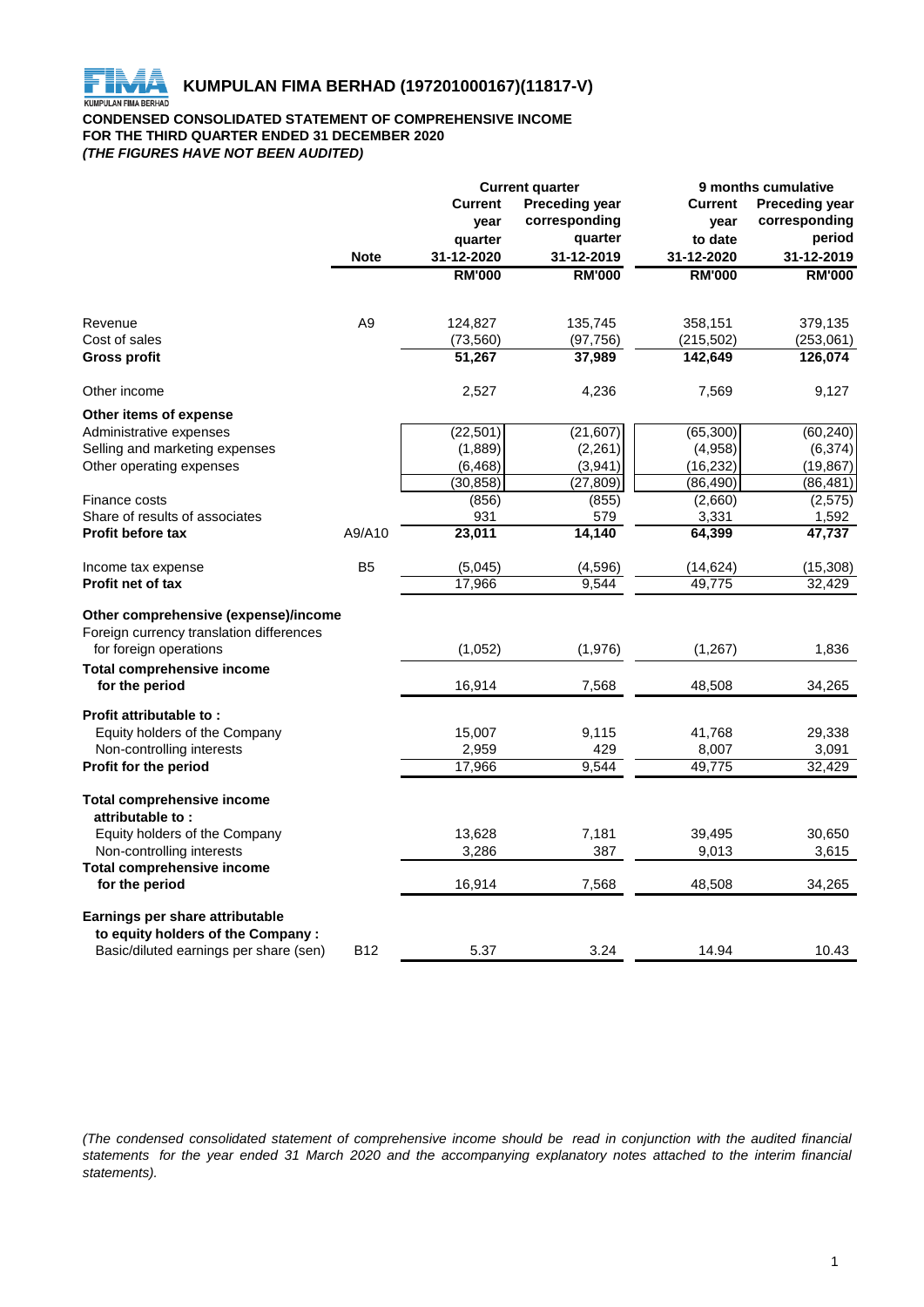# **CONDENSED CONSOLIDATED STATEMENT OF FINANCIAL POSITION AS AT 31 DECEMBER 2020**

|                                                                                       | As at<br>31-12-2020  | As at<br>31-03-2020 |
|---------------------------------------------------------------------------------------|----------------------|---------------------|
|                                                                                       | <b>RM'000</b>        | <b>RM'000</b>       |
| <b>ASSETS</b>                                                                         |                      |                     |
| <b>Non-current assets</b>                                                             |                      |                     |
| Property, plant and equipment                                                         | 368,702              | 366,672             |
| Right-of-use assets                                                                   | 199,413              | 210,487             |
| Investment properties                                                                 | 62,326               | 63,554              |
| Investment in associates                                                              | 36,568               | 33,237              |
| Deferred tax assets                                                                   | 10,794               | 8,718               |
| Goodwill on consolidation                                                             | 12,710               | 12,710              |
|                                                                                       | 690,513              | 695,378             |
| <b>Current assets</b>                                                                 |                      |                     |
| Inventories                                                                           | 68,258               | 75,473              |
| <b>Biological assets</b>                                                              | 7,912                | 6,865               |
| Trade receivables                                                                     | 88,962               | 140,555             |
| Other receivables                                                                     | 52,931               | 39,315              |
| Short term cash investments                                                           | 257,061              | 171,591             |
| Cash and bank balances                                                                | 108,912              | 124,329             |
|                                                                                       | 584,036              | 558,128             |
| <b>TOTAL ASSETS</b>                                                                   | 1,274,549            | 1,253,506           |
| <b>EQUITY AND LIABILITIES</b><br>Equity attributable to equity holders of the Company |                      |                     |
| Share capital                                                                         | 311,670              | 311,670             |
| Treasury shares                                                                       | (5,570)              | (2,972)             |
| Other reserves                                                                        | 53,443               | 55,716              |
| Retained earnings                                                                     | 453,989              | 437,360             |
|                                                                                       | 813,532              | 801,774             |
| Non-controlling interests                                                             | 231,068              | 236,897             |
| <b>Total equity</b>                                                                   | 1,044,600            | 1,038,671           |
| <b>Non-current liabilities</b>                                                        |                      |                     |
| Lease liabilities                                                                     | 42,479               | 48,648              |
| Retirement benefit obligations                                                        | 2,313                | 2,073               |
| Deferred tax liabilities                                                              | 42,610               | 43,251              |
|                                                                                       | 87,402               | 93,972              |
| <b>Current liabilities</b>                                                            |                      |                     |
| Lease liabilities                                                                     | 10,782               | 11,789              |
| Short term borrowings                                                                 | 39,641               | 33,490              |
| Trade and other payables                                                              | 77,887               | 63,217              |
| Provisions                                                                            | 7,647                | 8,765               |
| Tax payable                                                                           | 6,590                | 3,602               |
|                                                                                       | 142,547              | 120,863             |
| <b>Total liabilities</b><br><b>TOTAL EQUITY AND LIABILITIES</b>                       | 229,949<br>1,274,549 | 214,835             |
|                                                                                       |                      | 1,253,506           |
| Net assets per share (RM)                                                             | 2.88                 | 2.84                |

*(The condensed consolidated statement of financial position should be read in conjunction with the audited* financial statements for the year ended 31 March 2020 and the accompanying explanatory notes attached to the *interim financial statements).*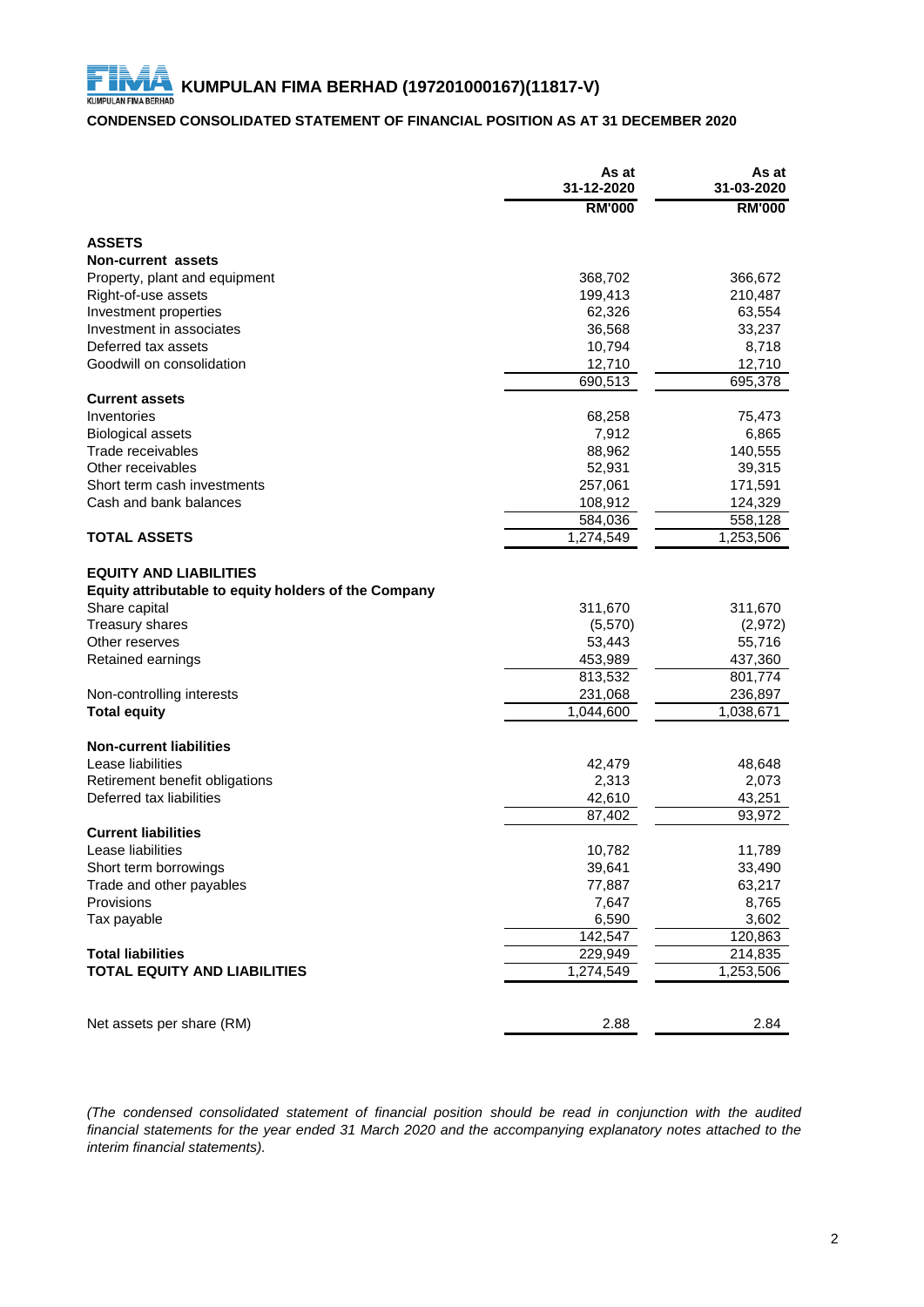#### **CONDENSED CONSOLIDATED STATEMENT OF CHANGES IN EQUITY FOR THE THIRD QUARTER ENDED 31 DECEMBER 2020**

|                                                                                                                                                     | Attributable to equity holders of the Company |                           |                   |                    |                                                                    |                                |                      |                      |                                  |                                    |
|-----------------------------------------------------------------------------------------------------------------------------------------------------|-----------------------------------------------|---------------------------|-------------------|--------------------|--------------------------------------------------------------------|--------------------------------|----------------------|----------------------|----------------------------------|------------------------------------|
|                                                                                                                                                     |                                               |                           |                   |                    | Non-distributable                                                  |                                | Distributable        |                      |                                  |                                    |
|                                                                                                                                                     | <b>Share</b><br>capital                       | <b>Treasury</b><br>shares | Other<br>reserves | Capital<br>reserve | Capital<br>reserve<br>arising from<br>bonus issue in<br>subsidiary | Foreign<br>exchange<br>reserve | Retained<br>earnings | Total                | Non-<br>controlling<br>interests | Total<br>equity                    |
| Group                                                                                                                                               | <b>RM'000</b>                                 | <b>RM'000</b>             | <b>RM'000</b>     | <b>RM'000</b>      | <b>RM'000</b>                                                      | <b>RM'000</b>                  | <b>RM'000</b>        | <b>RM'000</b>        | <b>RM'000</b>                    | <b>RM'000</b>                      |
| At 1 April 2020                                                                                                                                     | 311,670                                       | (2,972)                   | 55,716            | 437                | 66,459                                                             | (11, 180)                      | 437,360              | 801,774              | 236,897                          | 1,038,671                          |
| Total comprehensive (expense)/income for the period                                                                                                 |                                               | $\sim$                    | (2, 273)          |                    | $\blacksquare$                                                     | (2, 273)                       | 41,768               | 39,495               | 9,013                            | 48,508                             |
| <b>Transactions with equity holders</b><br><b>Dividend</b><br>Dividend paid to minority shareholders of a subsidiary<br>Purchase of treasury shares |                                               | (2,598)                   |                   | ٠                  | $\overline{a}$                                                     |                                | (25, 139)            | (25, 139)<br>(2,598) | (13, 328)<br>(1,514)             | (25, 139)<br>(13, 328)<br>(4, 112) |
| Total transaction with equity holders                                                                                                               |                                               | (2,598)                   |                   |                    | $\blacksquare$                                                     |                                | (25, 139)            | (27, 737)            | (14, 842)                        | (42, 579)                          |
| At 31 December 2020                                                                                                                                 | 311,670                                       | (5, 570)                  | 53,443            | 437                | 66,459                                                             | (13, 453)                      | 453,989              | 813,532              | 231,068                          | 1,044,600                          |
| At 1 April 2019                                                                                                                                     | 311,670                                       | (1, 143)                  | 59,063            | 437                | 66,459                                                             | (7, 833)                       | 433,562              | 803,152              | 253,807                          | 1,056,959                          |
| Total comprehensive income for the period                                                                                                           |                                               |                           | 1,312             |                    | $\blacksquare$                                                     | 1,312                          | 29,338               | 30,650               | 3,615                            | 34,265                             |
| <b>Transactions with equity holders</b><br><b>Dividend</b>                                                                                          |                                               |                           |                   | ÷.                 | $\blacksquare$                                                     |                                | (25, 295)            | (25, 295)            |                                  | (25, 295)                          |
| Dividend paid to minority shareholders of a subsidiary<br>Purchase of treasury shares                                                               |                                               | (1, 143)                  |                   |                    |                                                                    |                                |                      | (1, 143)             | (11,560)<br>(1,015)              | (11, 560)<br>(2, 158)              |
| Total transaction with equity holders                                                                                                               | $\blacksquare$                                | (1, 143)                  |                   |                    |                                                                    |                                | (25, 295)            | (26, 438)            | (12, 575)                        | (39,013)                           |
| At 31 December 2019                                                                                                                                 | 311,670                                       | (2, 286)                  | 60,375            | 437                | 66,459                                                             | (6, 521)                       | 437,605              | 807,364              | 244,847                          | 1,052,211                          |

(The condensed consolidated statements of changes in equity should be read in conjunction with the audited financial statements for the year ended 31 March 2020 and the accompanying explanatory notes *attached to the interim financial statements).*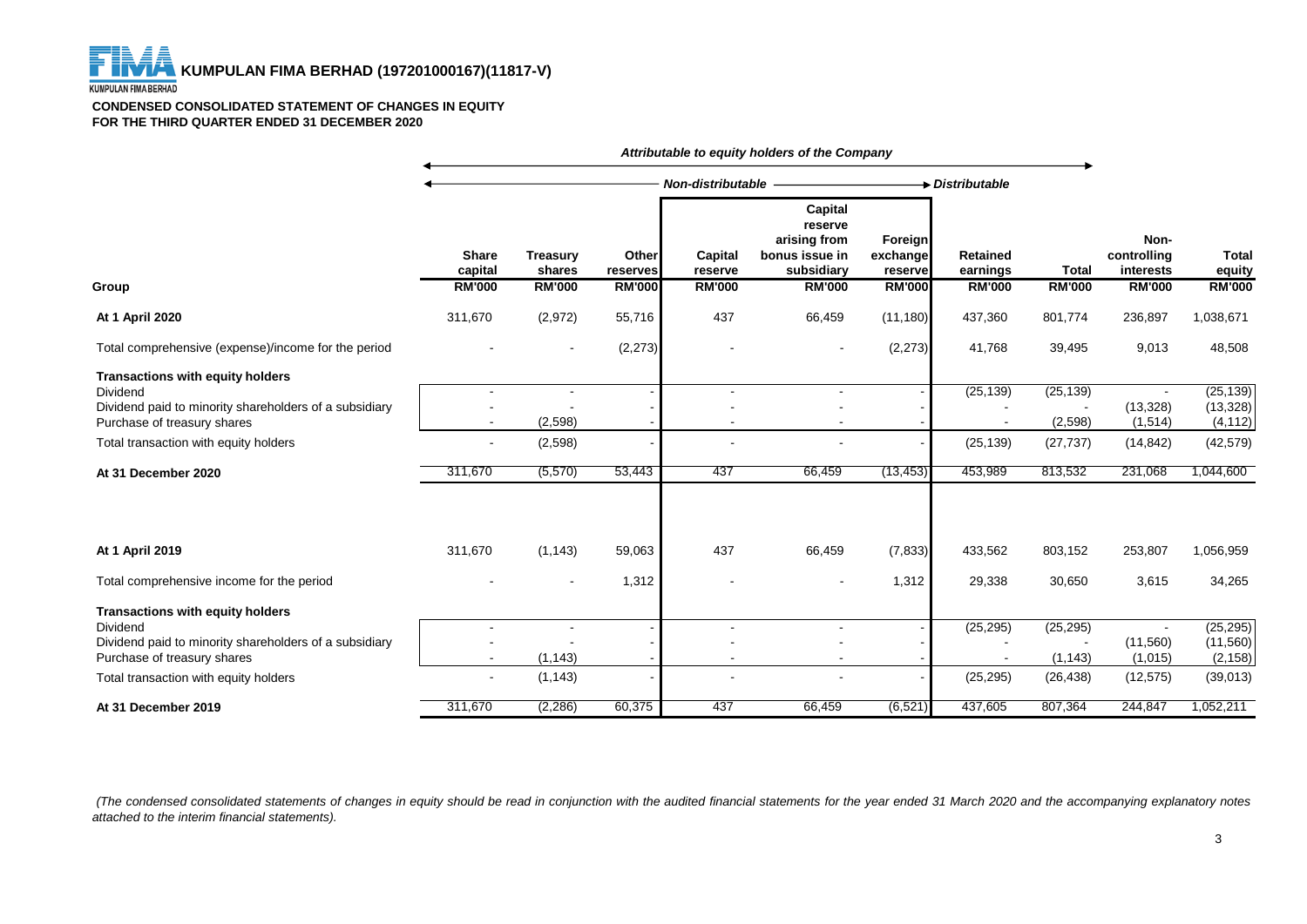## **CONDENSED CONSOLIDATED STATEMENT OF CASH FLOWS FOR THE THIRD QUARTER ENDED 31 DECEMBER 2020**

|                                                                                       | 9 months ended   |                    |
|---------------------------------------------------------------------------------------|------------------|--------------------|
|                                                                                       | 31-12-2020       | 31-12-2019         |
|                                                                                       | <b>RM'000</b>    | <b>RM'000</b>      |
| <b>CASH FLOWS FROM OPERATING ACTIVITIES</b>                                           |                  |                    |
| Profit before tax                                                                     | 64,399           | 47,737             |
| Adjustments for:                                                                      |                  |                    |
| Depreciation of investment properties                                                 | 1,228            | 1.227              |
| Depreciation for property, plant and equipment<br>Depreciation of right-of-use assets | 17,682<br>11,074 | 18,964<br>8,456    |
| Fair value changes on biological assets                                               | (1,047)          | (494)              |
| Net provision for impairment on trade and other receivables                           | 709              | 632                |
| Interest expense                                                                      | 2,660            | 2,575              |
| Profit income                                                                         | (905)            | (748)              |
| Interest income                                                                       | (44)             | (785)              |
| Distribution from short term cash investment                                          | (3,290)          | (4,226)            |
| Net provision for retirement benefit obligation                                       | 104              | 50                 |
| Net reversal of provision for warranty                                                | (1, 118)         | (1, 479)           |
| Net unrealised forex loss/(gain)                                                      | 7,486            | (156)              |
| Net gain on disposal of property, plant and equipment                                 | (27)             | (56)               |
| Share of results of associates                                                        | (3,331)          | (1, 592)           |
| Write (back)/down of inventories                                                      | (62)             | 796                |
| Operating profit before working capital changes                                       | 95,518           | 70,901             |
| Decrease/(increase) in inventories                                                    | 7,277            | (2, 499)           |
| Decrease/(increase) in receivables<br>Increase in payables                            | 35,019<br>14,670 | (17,073)<br>18,552 |
| Cash generated from operations                                                        | 152,484          | 69,881             |
| Interest paid                                                                         | (836)            | (2, 575)           |
| Taxes paid                                                                            | (12, 653)        | (14, 255)          |
| Retirement benefits paid                                                              | (23)             | (63)               |
| Net cash generated from operating activities                                          | 138,972          | 52,988             |
| <b>CASH FLOWS FROM INVESTING ACTIVITIES</b>                                           |                  |                    |
| Proceeds from disposal of property, plant and equipment                               | 27               | 56                 |
| Purchase of property, plant and equipment                                             | (23,909)         | (24, 373)          |
| Acquisition of treasury shares                                                        | (2,598)          | (1, 143)           |
| Profit income received                                                                | 905              | 748                |
| Interest income received                                                              | 44               | 785                |
| Distribution received from short term cash investment                                 | 3,290            | 4,226              |
| Net placement of short term cash investments                                          | (85, 470)        | (36, 286)          |
| Net cash used in investing activities                                                 | (107, 711)       | (55, 987)          |
| <b>CASH FLOWS FROM FINANCING ACTIVITIES</b>                                           |                  |                    |
| Net drawdown of borrowings                                                            | 6,151            | 2,819              |
| Repayment of lease liabilities                                                        | (9,001)          | (8, 347)           |
| Dividend paid                                                                         | (25, 139)        | (25, 295)          |
| Dividend paid by a subsidiary to non-controlling interests                            | (13, 328)        | (11, 560)          |
| Net cash used in financing activities                                                 | (41, 317)        | (42, 383)          |
|                                                                                       |                  |                    |
| <b>NET DECREASE IN CASH AND CASH EQUIVALENTS</b>                                      | (10,056)         | (45, 382)          |
| EFFECT ON FOREIGN EXCHANGE RATE CHANGES IN CASH                                       |                  |                    |
| <b>AND CASH EQUIVALENTS</b>                                                           | (5, 361)         | 1,014              |
| CASH AND CASH EQUIVALENTS AT BEGINNING OF PERIOD                                      | 124,329          | 142,196            |
| CASH AND CASH EQUIVALENTS AT END OF PERIOD                                            | 108.912          | 97,828             |
| <b>CASH AND CASH EQUIVALENTS COMPRISE:</b>                                            |                  |                    |
| Cash and bank balances                                                                | 83,544           | 70,927             |
| Fixed deposits with financial institutions                                            | 25,368           | 26,901             |
|                                                                                       | 108,912          | 97,828             |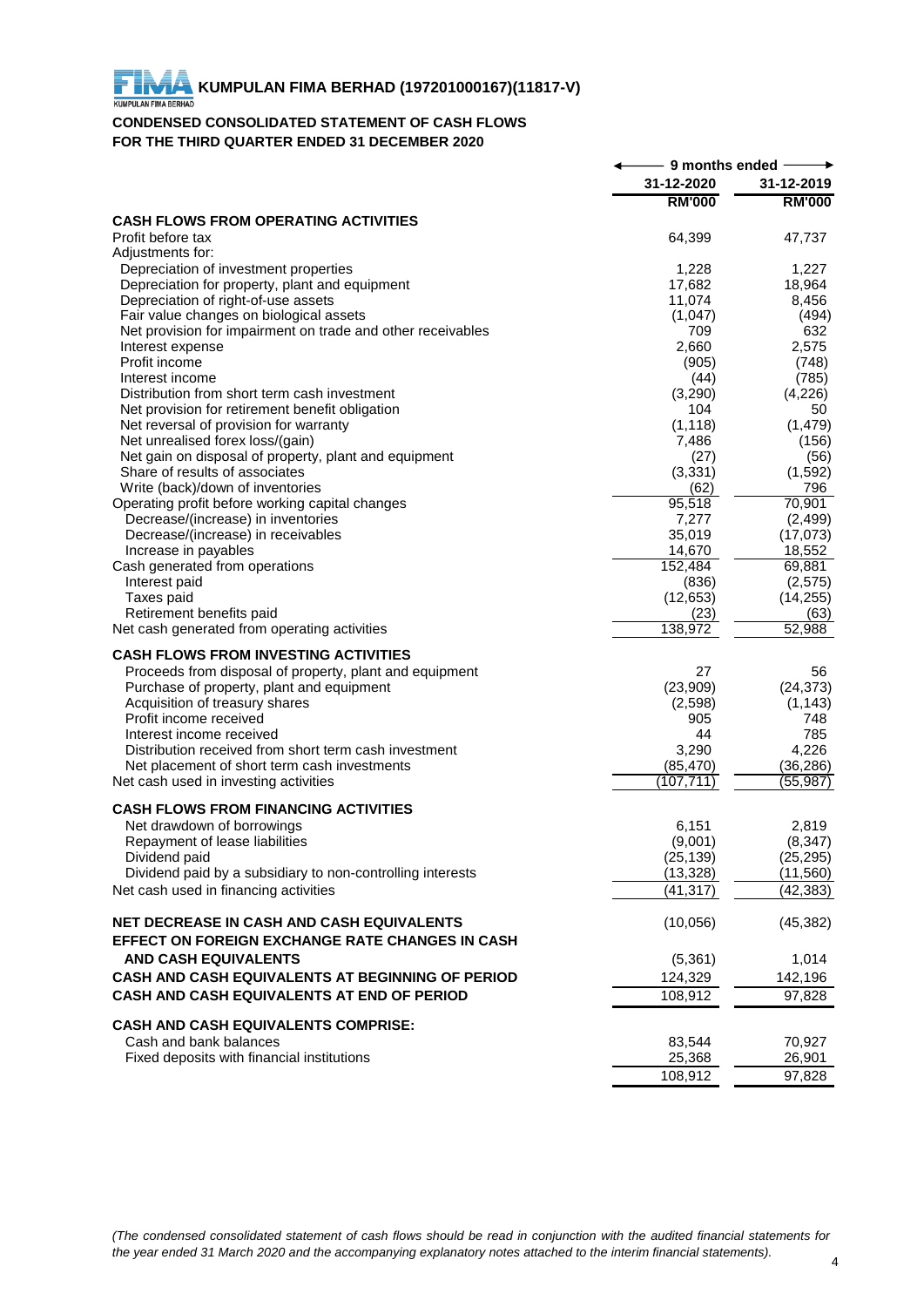

#### **NOTES TO THE QUARTERLY ANNOUNCEMENT FOR THE THIRD QUARTER ENDED 31 DECEMBER 2020**

#### **PART A - Explanatory notes pursuant to MFRS 134**

#### **A1. Accounting policies and basis of preparation**

The interim financial statements are unaudited and have been prepared in accordance with the requirements of MFRS 134: Interim Financial Reporting and paragraph 9.22 of the Listing Requirements of the Bursa Securities.

The interim financial statements should be read in conjunction with the audited financial statements for the year ended 31 March 2020. These explanatory notes attached to the interim financial statements provide an explanation of events and transactions that are significant to the understanding of the changes in the financial position and performance of the Group since the financial year ended 31 March 2020.

#### **A2. Changes in accounting policies**

#### **(a) Adoption of MFRSs, amendments to MFRSs and IC Interpretation**

The significant accounting policies adopted are consistent with those of the statutory financial statements for the financial year ended 31 March 2020 except for the adoption of the following new and revised Malaysian Financial Reporting Standards ("MFRSs"), Amendments to MFRSs and IC Interpretations.

On 1 April 2020, the Group adopted the following new and amended MFRSs and IC Interpretation:

- Amendments to MFRS 3: Definition of a Business
- Amendments to MFRS 9, MFRS 139 and MFRS 7: Interest Rate Benchmark Reform
- Amendments to MFRS 101: Definition of Material
- Amendments to MFRS 108: Definition of Material

The adoption of the above standards and interpretation did not have a significant impact on the financial statements in the period of initial application.

#### **(b) Standards and Interpretations issued but not yet effective**

The Group has not early adopted the following new and amended MFRSs and IC Interpretations that are not yet effective:

|                                                                                 | <b>Effective for</b><br>financial period<br>beginning |
|---------------------------------------------------------------------------------|-------------------------------------------------------|
| <b>Description</b>                                                              | on or after                                           |
| Amendments to MFRS 16: Covid-19-Related Rent Concessions                        | 1 June 2020                                           |
| Amendments to MFRS 9, MFRS 139, MFRS 7, MFRS 4 and MFRS 16: Interest Rate       |                                                       |
| Benchmark Reform - Phase 2                                                      | 1 January 2021                                        |
| Amendments to MFRS 3: Reference to Conceptual Framework                         | 1 January 2022                                        |
| Amendments to MFRS 116: Property, Plant and Equipment - Proceeds before         |                                                       |
| Intended Use                                                                    | 1 January 2022                                        |
| Amendments to MFRS 137: Onerous Contracts - Cost of Fulfilling a Contract       | 1 January 2022                                        |
| Annual improvements to MFRS 2018 - 2020                                         | 1 January 2022                                        |
| MFRS 17: Insurance Contracts                                                    | 1 January 2023                                        |
| Amendments to MFRS 17 Insurance Contracts                                       | 1 January 2023                                        |
| Amendments to MFRS 101: Classification of Liabilities as Current or Non-current | 1 January 2023                                        |
| Amendments to MFRS 10 and MFRS 128: Sales or Contribution of Assets             |                                                       |
| between an Investor and its Associate or Joint Venture                          | Deferred                                              |

The directors expect that the adoption of the above standards and interpretations will have no material impact on the financial statements in the period of initial application.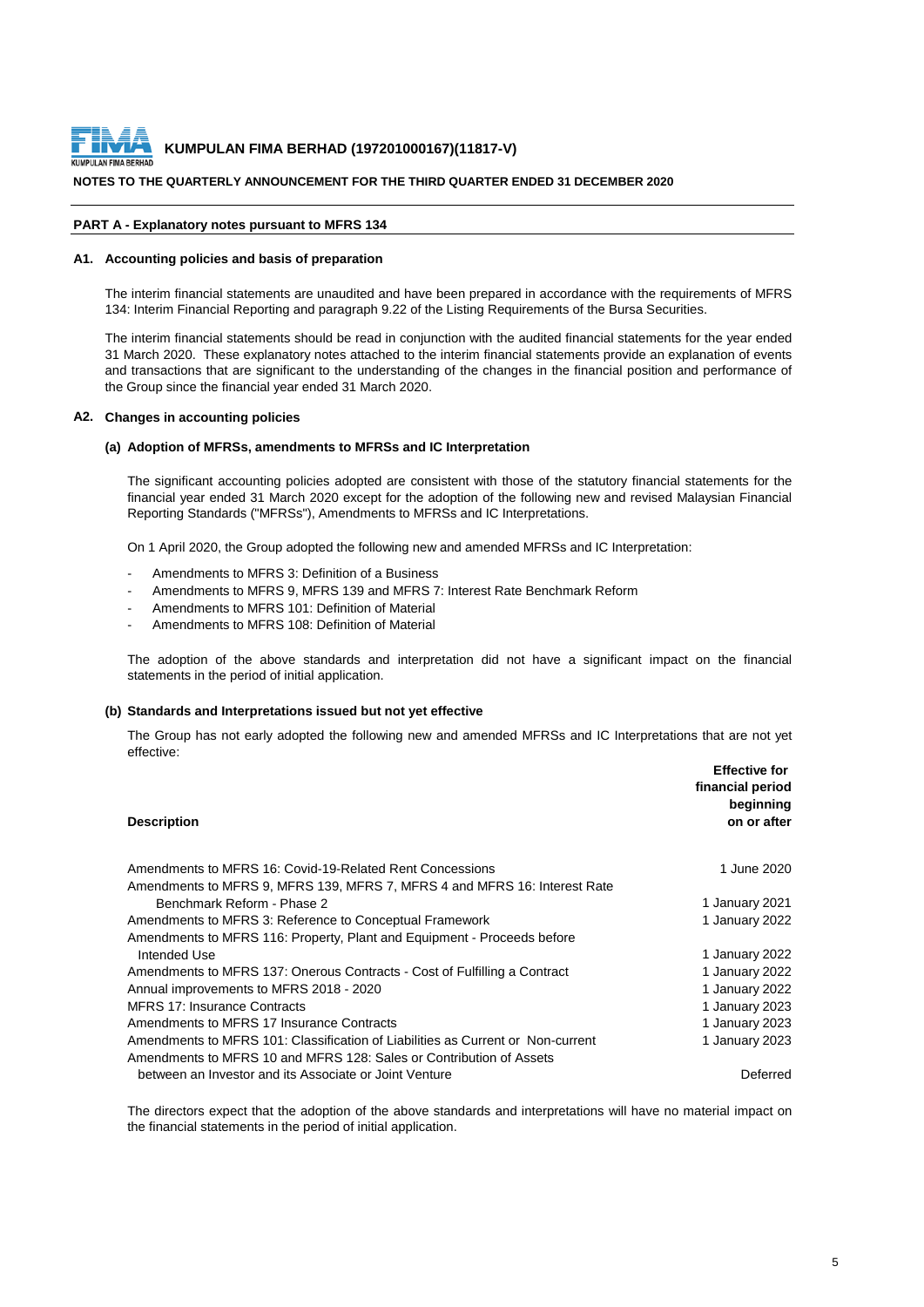

## **NOTES TO THE QUARTERLY ANNOUNCEMENT FOR THE THIRD QUARTER ENDED 31 DECEMBER 2020**

#### **A3. Auditors' report on preceding annual financial statements**

The financial statements of the Group for the financial year ended 31 March 2020 were not subject to any audit qualification.

## **A4. Seasonal and cyclical factors**

The operations of the Group are not affected by any seasonal or cyclical factors other than the manufacturing segment which is affected by cyclical changes in volumes of certain products whilst the plantation segment is affected by seasonal crop production, weather conditions and fluctuating commodity prices.

#### **A5. Unusual items affecting the financial statements**

There were no items affecting assets, liabilities, equity, net income or cash flows that are unusual because of their nature, size or incidence other than as disclosed in Note B10(2).

## **A6. Changes in estimates**

There were no changes in estimates that have a material effect on the current quarter's results.

#### **A7. Issuances, cancellation, repurchases, resale and repayment of debts and equity securities**

Save as disclosed below, there were no issuances, cancellations, repurchases, resale and repayments of debts and equity securities for the current quarter.

During the current quarter, the Company repurchased 585,900 of its issued ordinary shares from open market at an average price of RM1.58. The total transaction paid for the repurchase including transaction costs was RM899,000. Of the total 282,231,600 issued ordinary shares, 3,668,600 shares are held as treasury shares by the Company.

#### **A8. Dividend paid**

The following dividends were paid during the current and previous corresponding period:

|                       |                                         | 9 months cumulative |                          |
|-----------------------|-----------------------------------------|---------------------|--------------------------|
|                       |                                         | 31-12-2020          | 31-12-2019               |
| <b>Final dividend</b> |                                         | <b>RM'000</b>       | <b>RM'000</b>            |
| 2019                  | Single-tier final dividend of 9.0 sen   |                     |                          |
|                       | (paid on 7 October 2019)                |                     | 25.295                   |
| Interim dividend      |                                         |                     |                          |
| 2020                  | Single-tier interim dividend of 9.0 sen |                     |                          |
|                       | (Paid on 14 September 2020)             | 25.139              | $\overline{\phantom{0}}$ |
|                       |                                         |                     |                          |

#### **A9. Segmental information**

#### **(i) Segmental revenue and results for business segments**

|                     |               | <b>Quarter ended</b> |               | 9 months cumulative |
|---------------------|---------------|----------------------|---------------|---------------------|
|                     | 31-12-2020    | 31-12-2019           | 31-12-2020    | 31-12-2019          |
| Revenue             | <b>RM'000</b> | <b>RM'000</b>        | <b>RM'000</b> | <b>RM'000</b>       |
| Manufacturing*      | 28,340        | 33,453               | 81,297        | 99,672              |
| Plantation          | 37.103        | 31,997               | 102,026       | 82,815              |
| <b>Bulking</b>      | 21.260        | 31.191               | 66,679        | 82.261              |
| Food                | 35,632        | 37,745               | 102,871       | 110,523             |
| <b>Others</b>       | 9,031         | 2,483                | 14.974        | 11,682              |
|                     | 131,366       | 136,869              | 367,847       | 386,953             |
| <b>Eliminations</b> | (6,539)       | (1, 124)             | (9,696)       | (7, 818)            |
|                     | 124.827       | 135,745              | 358,151       | 379.135             |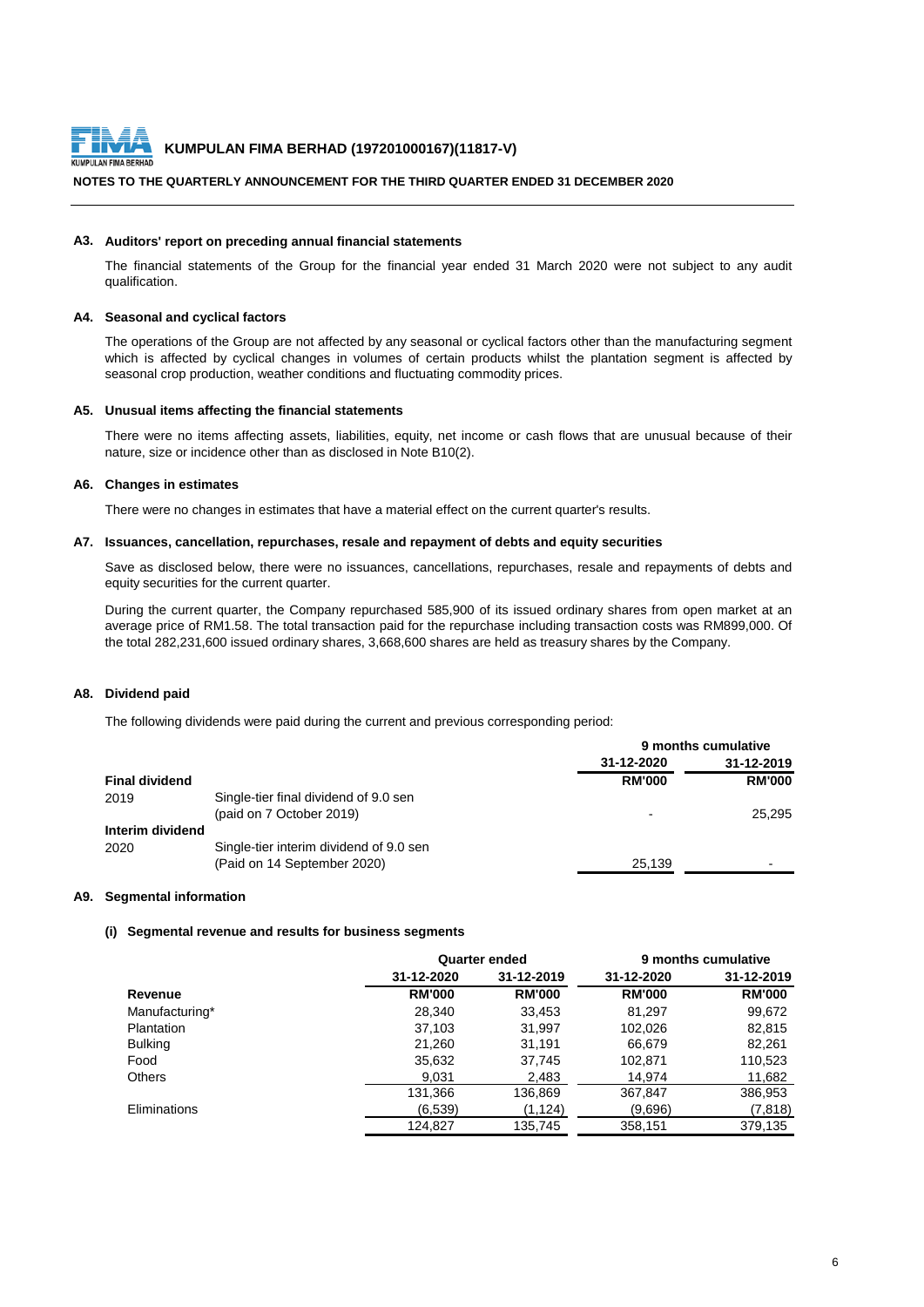

## **NOTES TO THE QUARTERLY ANNOUNCEMENT FOR THE THIRD QUARTER ENDED 31 DECEMBER 2020**

## **A9. Segmental information (cont'd.)**

## **(i) Segmental revenue and results for business segments (cont'd.)**

|                          |               | <b>Quarter ended</b> |               | 9 months cumulative |
|--------------------------|---------------|----------------------|---------------|---------------------|
|                          | 31-12-2020    | 31-12-2019           | 31-12-2020    | 31-12-2019          |
| <b>Profit before tax</b> | <b>RM'000</b> | <b>RM'000</b>        | <b>RM'000</b> | <b>RM'000</b>       |
| Manufacturing*           | 3,256         | 4,155                | 12,084        | 17,379              |
| <b>Plantation</b>        | 5,433         | (1,711)              | 11,946        | (4,735)             |
| <b>Bulking</b>           | 10,592        | 10.434               | 32,561        | 27,901              |
| Food                     | 3,545         | 3,482                | 9,231         | 11,983              |
| <b>Others</b>            | (746)         | (2,799)              | (4,754)       | (6, 383)            |
|                          | 22,080        | 13,561               | 61,068        | 46,145              |
| Associated companies     | 931           | 579                  | 3,331         | 1,592               |
|                          | 23.011        | 14.140               | 64,399        | 47.737              |

\* Production and trading of security documents.

## **(ii) Geographical segments**

|                          |               | Quarter ended | 9 months cumulative |               |  |
|--------------------------|---------------|---------------|---------------------|---------------|--|
|                          | 31-12-2020    | 31-12-2019    | 31-12-2020          | 31-12-2019    |  |
| Revenue                  | <b>RM'000</b> | <b>RM'000</b> | <b>RM'000</b>       | <b>RM'000</b> |  |
| Malaysia                 | 71,578        | 75,155        | 196,163             | 214,690       |  |
| Indonesia                | 24.781        | 25,239        | 70,856              | 66,054        |  |
| Papua New Guinea         | 35.007        | 36.475        | 100.828             | 106,209       |  |
|                          | 131,366       | 136,869       | 367,847             | 386,953       |  |
| Eliminations             | (6.539)       | (1,124)       | (9.696)             | (7, 818)      |  |
|                          | 124,827       | 135,745       | 358,151             | 379,135       |  |
| <b>Profit before tax</b> |               |               |                     |               |  |
| Malaysia                 | 14,026        | 8,299         | 39,345              | 28,265        |  |
| Indonesia                | 4,376         | 1,956         | 12,316              | 6,259         |  |
| Papua New Guinea         | 3,678         | 3,306         | 9,407               | 11,621        |  |
|                          | 22.080        | 13,561        | 61,068              | 46,145        |  |
| Associated companies     | 931           | 579           | 3,331               | 1,592         |  |
|                          | 23.011        | 14,140        | 64,399              | 47.737        |  |

|                               | 9 months cumulative                                                                                      |                              |                                |                                     |
|-------------------------------|----------------------------------------------------------------------------------------------------------|------------------------------|--------------------------------|-------------------------------------|
| <b>Assets and liabilities</b> | <b>Preceding year</b><br>corresponding period<br><b>Current year to date</b><br>31-12-2020<br>31-12-2019 |                              |                                |                                     |
|                               | <b>Assets</b><br><b>RM'000</b>                                                                           | Liabilities<br><b>RM'000</b> | <b>Assets</b><br><b>RM'000</b> | <b>Liabilities</b><br><b>RM'000</b> |
| Malaysia                      | 1,666,141                                                                                                | 227,687                      | 1,622,705                      | 209,773                             |
| Indonesia                     | 99.274                                                                                                   | 11,052                       | 112,542                        | 16,663                              |
| Papua New Guinea              | 153,461                                                                                                  | 68,697                       | 142,280                        | 60,961                              |
|                               | 1,918,876                                                                                                | 307,436                      | 1,877,527                      | 287,397                             |
| <b>Eliminations</b>           | (644.327)                                                                                                | (77,487)                     | (603,171)                      | (65, 252)                           |
|                               | 1,274,549                                                                                                | 229,949                      | 1,274,356                      | 222,145                             |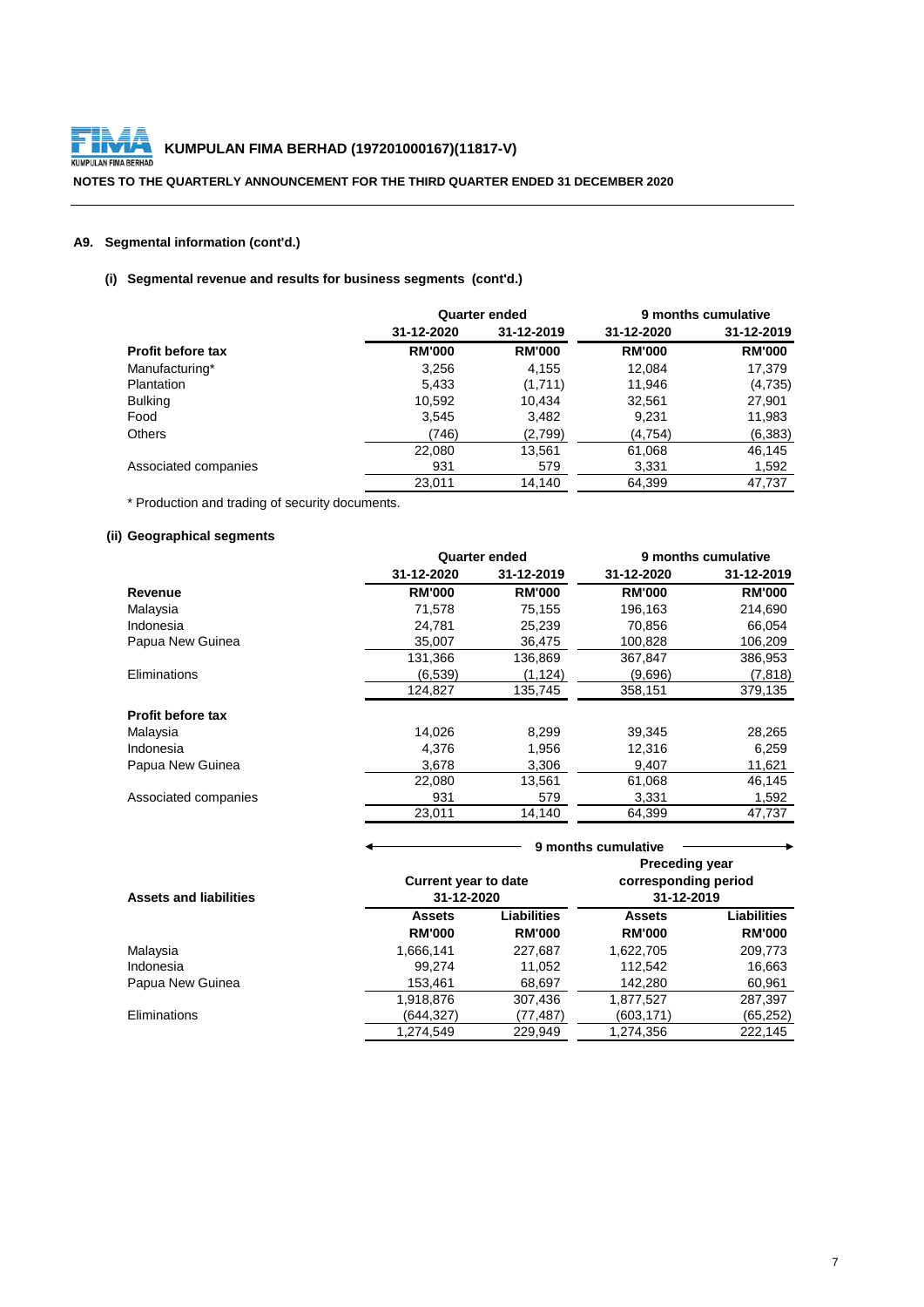

**NOTES TO THE QUARTERLY ANNOUNCEMENT FOR THE THIRD QUARTER ENDED 31 DECEMBER 2020**

## **A10. Profit before tax**

The following amounts have been included in arriving at profit before tax:

|                                             | <b>Quarter ended</b> |               | 9 months cumulative |               |  |
|---------------------------------------------|----------------------|---------------|---------------------|---------------|--|
|                                             | 31-12-2020           | 31-12-2019    | 31-12-2020          | 31-12-2019    |  |
| Other income                                | <b>RM'000</b>        | <b>RM'000</b> | <b>RM'000</b>       | <b>RM'000</b> |  |
| Profit income                               | 317                  | 195           | 905                 | 748           |  |
| Interest income                             | 11                   | 167           | 44                  | 785           |  |
| Distribution from short term                |                      |               |                     |               |  |
| cash investment                             | 944                  | 1,064         | 3,290               | 4,226         |  |
| <b>Operating expenses</b>                   |                      |               |                     |               |  |
| Depreciation                                | 9,895                | 10,273        | 29,984              | 28,647        |  |
| Interest expense                            | 856                  | 855           | 2,660               | 2,575         |  |
| Unrealised foreign exchange loss/(gain)     | 3,699                | 426           | 7,486               | (156)         |  |
| Realised forex exchange (gain)/loss         | (379)                | 508           | 346                 | 98            |  |
| Net provision for/(writeback of) impairment |                      |               |                     |               |  |
| on trade and other receivables              | 145                  | (1,464)       | 709                 | 632           |  |
| Net gain on disposal of property, plant     |                      |               |                     |               |  |
| and equipment                               | (9)                  |               | (27)                | (56)          |  |
| Fair value changes on biological assets     | (190)                | 267           | (1,047)             | (494)         |  |
| Net provision for retirement benefit        |                      |               |                     |               |  |
| obligations                                 |                      | 11            | 104                 | 50            |  |
| Net reversal of provision                   |                      |               |                     |               |  |
| for warranty                                | (370)                | (460)         | (1, 118)            | (1, 479)      |  |
| Inventories written down/(back)             | 155                  | (142)         | (62)                | 796           |  |

#### **A11. Subsequent events**

There were no material events subsequent to the end of the current quarter.

## **A12. Inventories**

During the quarter, there was no significant write down or write back of inventories except as disclosed in Note A10 above.

## **A13. Changes in the composition of the Group**

There were no changes in the composition of the Group for the current quarter and financial period to date.

## **A14. Changes in contingent liabilities**

There were no additional contingent liabilities during the current quarter, except as disclosed in Note B10 herein.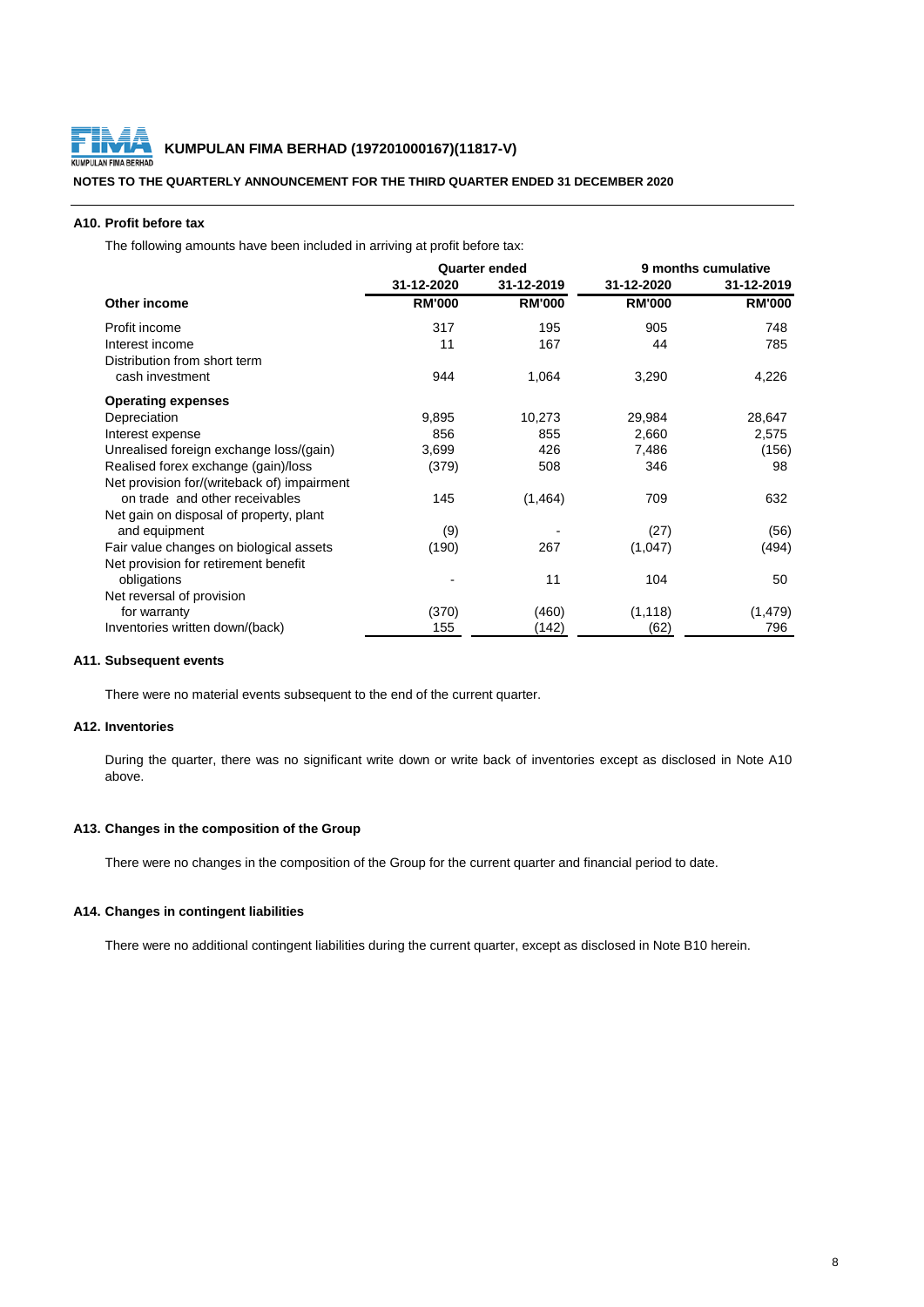

# **NOTES TO THE QUARTERLY ANNOUNCEMENT FOR THE THIRD QUARTER ENDED 31 DECEMBER 2020**

## **A15. Significant acquisition of property, plant and equipment**

For the period under review, the Group's acquisitions of property, plant and equipment are as follows :

|                                                      | <b>Current year</b> |
|------------------------------------------------------|---------------------|
|                                                      | to date             |
|                                                      | <b>RM'000</b>       |
| Plant and machinery                                  | 13,812              |
| Vehicles                                             | 1.492               |
| Land and buildings                                   | 71                  |
| Equipment, furniture and fittings and motor vehicles | 1,391               |
| Bearer plants and infrastructure                     | 5,633               |
| Work in progress                                     | 1,510               |
|                                                      | 23.909              |

## **A16. Capital commitments**

The amount of commitments not provided for in the interim financial statements as at 31 December 2020 were as follows:

|                               | <b>Current year</b> |
|-------------------------------|---------------------|
|                               | to date             |
|                               | <b>RM'000</b>       |
| Property, plant and equipment |                     |
| - Approved and contracted for | 1.501               |

## **A17. Related party transactions**

The Group's related party transactions during the financial period were as follows:

|                                                                  | <b>Current year</b> |
|------------------------------------------------------------------|---------------------|
|                                                                  | to date             |
|                                                                  | <b>RM'000</b>       |
| Transactions with subsidiaries                                   |                     |
| - Fima Corporation Berhad - Rental expenses payable              | 641                 |
| - Fima Corporation Berhad - Management fees receivable           | 879                 |
| - Fima Corporation Berhad - Services payable                     | 67                  |
| - Fima Instanco Sdn. Bhd. - Rental income                        | 135                 |
| Transactions with related parties*                               |                     |
| - BHR Enterprise Sdn. Bhd. - Services payable                    | 90                  |
| - PT Pohon Emas Lestari - Purchase of fresh fruit bunch          | 4.159               |
| - TD Technologies Sdn. Bhd. - Services payable                   | 106                 |
| - Nationwide Express Courier Services Berhad - Delivery services | 28                  |
| - Nationwide Express Courier Services Berhad - Rental income     | 57                  |

\*Related parties by virture of common shareholders/common directors.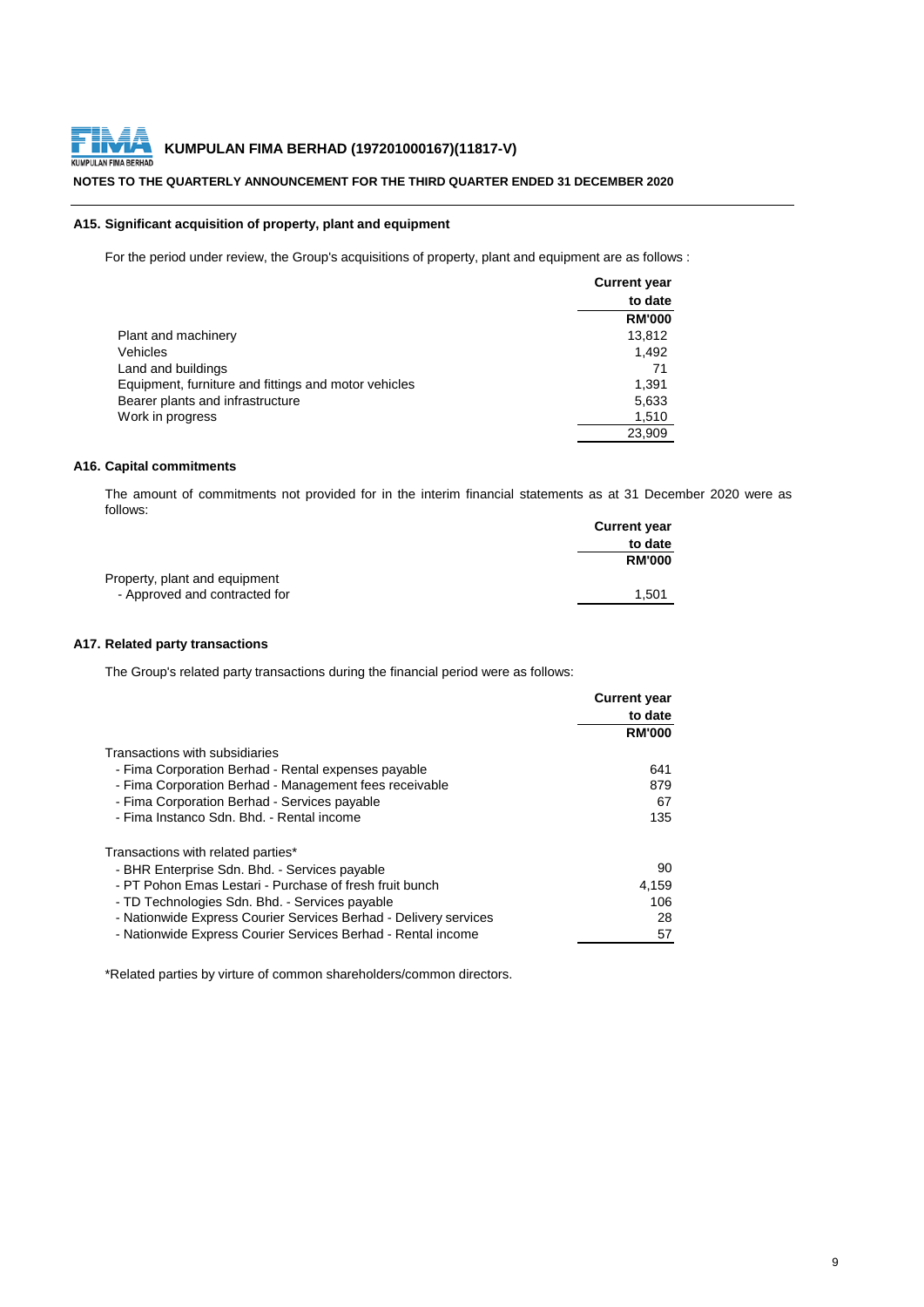

## **PART B - Bursa Securities Listing Requirements**

## **B1. Review of performance**

#### **Group Performance**

|                   | Current | <b>Previous</b> |          |       |
|-------------------|---------|-----------------|----------|-------|
| (RM Million)      | YTD     | YTN             | Variance | %     |
| Revenue           | 358.15  | 379.14          | (20.99)  | (5.5) |
| Profit before tax | 64.40   | 47 74           | 16.66    | 34.9  |

Group revenue for the third quarter ended 31 December 2020 decreased by 5.5% to RM358.15 million as compared to RM379.14 million recorded in the corresponding period last year. Lower revenue by RM20.99 million was mainly attributed to the decrease in revenue generated by manufacturing, bulking and food division.

Despite of lower revenue, Group profit before tax ("PBT") has improved by 34.9% to RM64.40 million as compared to the same period last year.

The performance of each business division is as follows:

#### **Manufacturing Division**

|                   | Current | <b>Previous</b> |          |        |
|-------------------|---------|-----------------|----------|--------|
| (RM Million)      | YTN     | YTD             | Variance | %      |
| Revenue           | 81.30   | 99.67           | (18.37)  | (18.4) |
| Profit before tax | 12.08   | 17.38           | (5.30)   | (30.5) |

Revenue from **Manufacturing Division** recorded a decrease by 18.4% or RM18.37 million to RM81.30 million from RM99.67 million last year, mainly contributed by lower sales volume for most of documents due to COVID-19 pandemic. On the back of lower revenue, the division's PBT decreased by RM5.30 million or 30.5% to RM12.08 million as compared to the same corresponding period last year.

#### **Plantation Division**

| %      |
|--------|
|        |
|        |
|        |
| (5.7)  |
| 100.0  |
|        |
| 103.1  |
| (26.6) |
| 23.2   |
|        |
| 352.1  |
| 7.9    |
| (12.1) |
|        |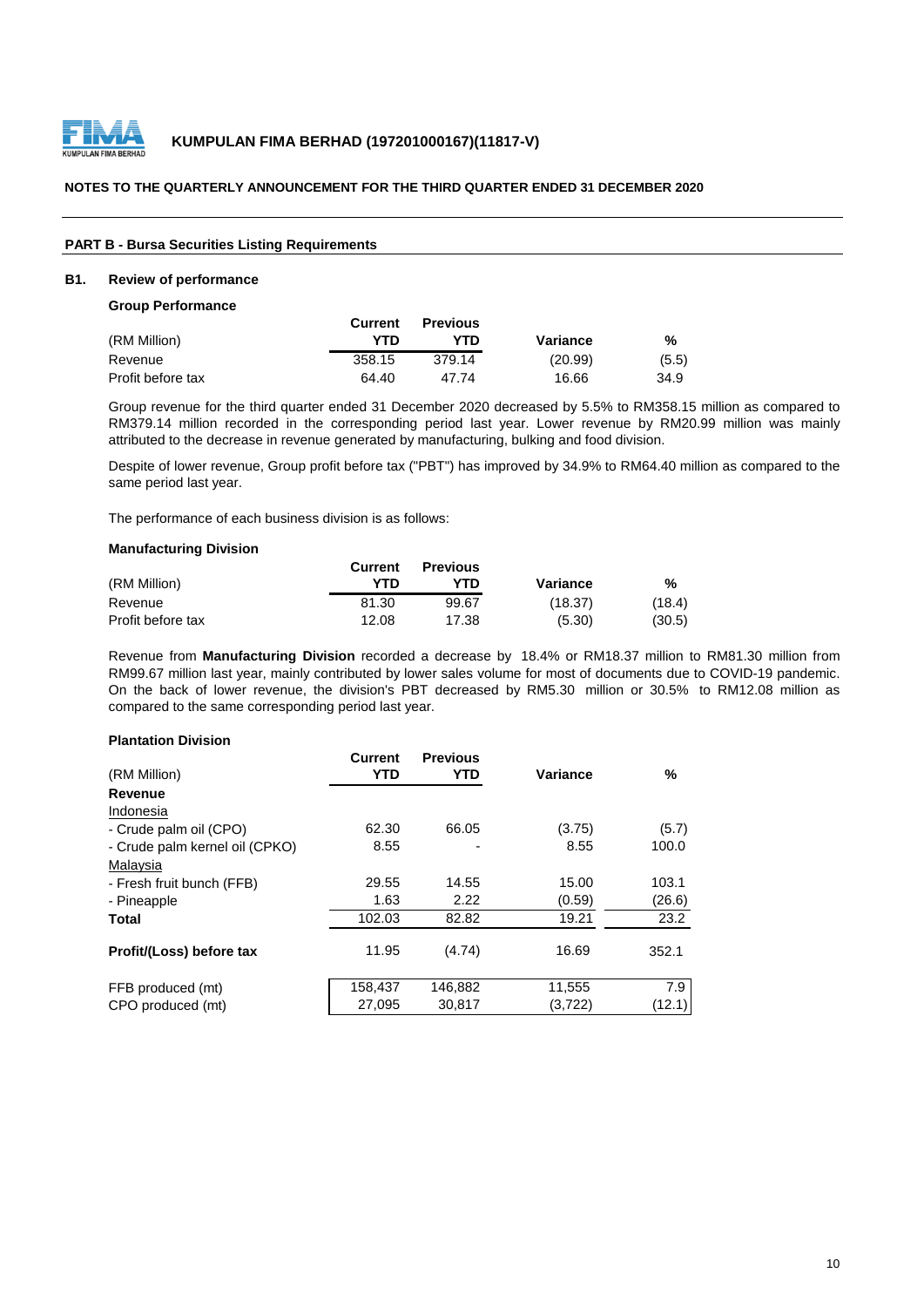

## **B1. Review of performance (cont'd.)**

**Plantation Division (cont'd.)**

|                            | <b>Current</b><br>YTD | <b>Previous</b><br>YTD | Variance | %      |
|----------------------------|-----------------------|------------------------|----------|--------|
| <b>Sales Quantity (mt)</b> |                       |                        |          |        |
| - CPO                      | 27,336                | 32.978                 | (5,642)  | (17.1) |
| - CPKO                     | 2.739                 | ٠                      | 2.739    | 100.0  |

### **Total Group's Hectarage**

| Palm profiles (ha) |          |          |
|--------------------|----------|----------|
| - Mature           | 13.101.4 | 12.215.6 |
| - Immature         | 1.578.2  | 2,263.5  |
| Total planted area | 14.679.6 | 14.479.1 |

Revenue from **Plantation Division** recorded an improvement by RM19.21 million to RM102.03 million as compared to the same period last year, mainly contributed by higher CPO price and higher FFB produced by plantation estates in Malaysia for the current period. On the back of higher revenue, the division has recorded a pre-tax profit of RM11.95 million during the period.

Our plantation estates in Malaysia which are newly matured and still in the process of land development or newly planted registered a total pre-tax loss of RM3.73 million as compared to RM9.42 million pre-tax loss recorded in the corresponding period last year.

## **Bulking Division**

|                   | Current | <b>Previous</b> |          |        |
|-------------------|---------|-----------------|----------|--------|
| (RM Million)      | YTN     | YTN             | Variance | %      |
| Revenue           | 66.68   | 82.26           | (15.58)  | (18.9) |
| Profit before tax | 32.56   | 27.90           | 4.66     | 16.7   |

**Bulking Division** had recorded lower revenue of RM15.58 million to RM66.68 million as compared to last year, mainly attributed to lower sales of palm methyl ester ("PME") from biodiesel operation. Despite this, PBT has recorded an increase of RM4.66 million to RM32.56 million as compared to the same period last year, mainly attributable to lower pretax losses recorded by its biodiesel segment as well as stronger contribution from edible oil products.

| <b>Food Division</b>   |                |                        |          |        |
|------------------------|----------------|------------------------|----------|--------|
| (RM Million)           | Current<br>YTD | <b>Previous</b><br>YTD | Variance | %      |
| Revenue                |                |                        |          |        |
| Papua New Guinea (PNG) | 100.83         | 106.21                 | (5.38)   | (5.1)  |
| Malaysia               | 2.04           | 4.31                   | (2.27)   | (52.7) |
|                        | 102.87         | 110.52                 | (7.65)   | (6.9)  |
| Profit before tax      | 9.23           | 11.98                  | (2.75)   | (23.0) |

**Food Division**'s revenue slipped by RM7.65 million or 6.9% to RM102.87 million, as compared to RM110.52 million recorded in the previous financial period, mainly attributable to the lower sales volume of tuna loin and export canned tuna. Its revenue from Malaysian operation has also decreased by RM2.27 million mainly due to lower demand as a result of COVID-19 pandemic. On the back of lower revenue, the division PBT has declined by RM2.75 million to RM9.23 million as compared to the same period last year.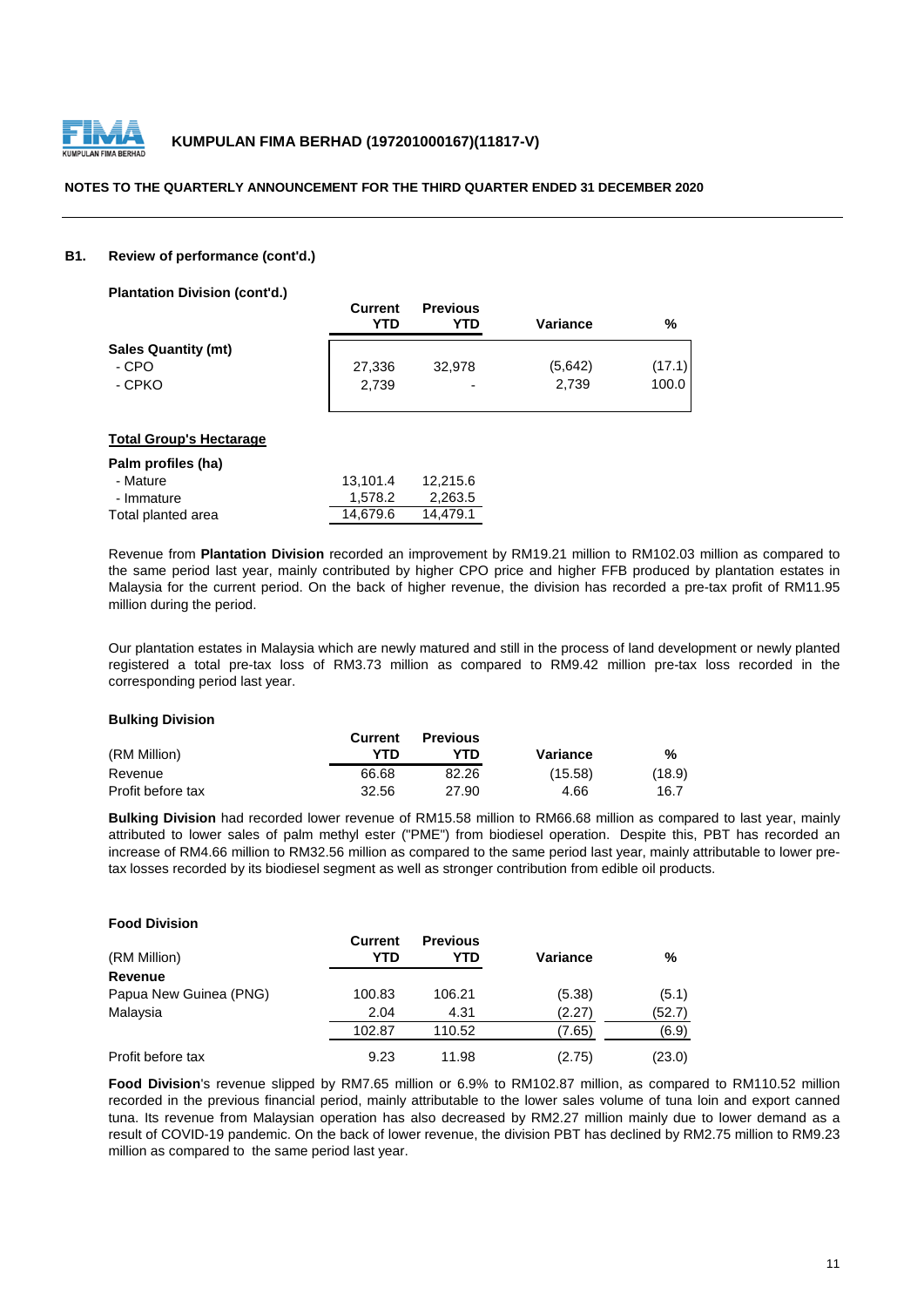

## **B2. Comparison with preceding quarter's results**

#### **Group Performance**

|                   | QTR <sub>3</sub> | OTR <sub>2</sub> |          |        |
|-------------------|------------------|------------------|----------|--------|
| (RM Million)      | FY 2021          | FY 2021          | Variance | %      |
| Revenue           | 124.83           | 130.56           | (5.73)   | (4.4)  |
| Profit before tax | 23.01            | 27.47            | (4.46)   | (16.2) |

The Group revenue decreased by RM5.73 million to RM124.83 million as compared to the preceding quarter, as a result of lower revenue contribution by most of divisions.

In line with lower revenue, the Group PBT has declined by RM4.46 million to RM23.01 million as compared to RM27.47 million recorded in the preceding quarter.

The performance of each business division is as follows:

## **Manufacturing Division**

|                   | QTR <sub>3</sub> | QTR <sub>2</sub> |          |        |
|-------------------|------------------|------------------|----------|--------|
| (RM Million)      | FY 2021          | FY 2021          | Variance | %      |
| Revenue           | 28.34            | 31.64            | (3.30)   | (10.4) |
| Profit before tax | 3.26             | 5.89             | (2.63)   | (44.7) |

**Manufacturing Division**'s revenue decreased by RM3.30 million to RM28.34 million in the current quarter, mainly due to lower sales volume for travelling documents. In line with lower revenue coupled with unfavourable sales mix, PBT has also dropped to RM3.26 million in the current quarter.

## **Plantation Division**

| (RM Million)               | QTR <sub>3</sub><br>FY 2021 | QTR <sub>2</sub><br>FY 2021 | Variance | %                |
|----------------------------|-----------------------------|-----------------------------|----------|------------------|
| Revenue                    |                             |                             |          |                  |
| Indonesia                  |                             |                             |          |                  |
| - CPO                      | 21.21                       | 21.82                       | (0.61)   | (2.8)            |
| - CPKO                     | 3.56                        | 2.73                        | 0.83     | 30.4             |
| Malaysia                   |                             |                             |          |                  |
| - Fresh fruit bunch        | 11.83                       | 11.01                       | 0.82     | 7.4              |
| - Pineapple                | 0.50                        | 0.55                        | (0.05)   | (9.1)            |
| Total                      | 37.10                       | 36.11                       | 0.99     | $\overline{2.7}$ |
| <b>Profit before tax</b>   | 5.43                        | 5.52                        | (0.09)   | (1.6)            |
| CPO produced (mt)          | 8,655                       | 7,384                       | 1,271    | 17.2             |
| <b>Sales Quantity (mt)</b> |                             |                             |          |                  |
| - CPO                      | 8,019                       | 11,019                      | (3,000)  | (27.2)           |
| - CPKO                     | 1,006                       | 998                         | 8        | 0.8              |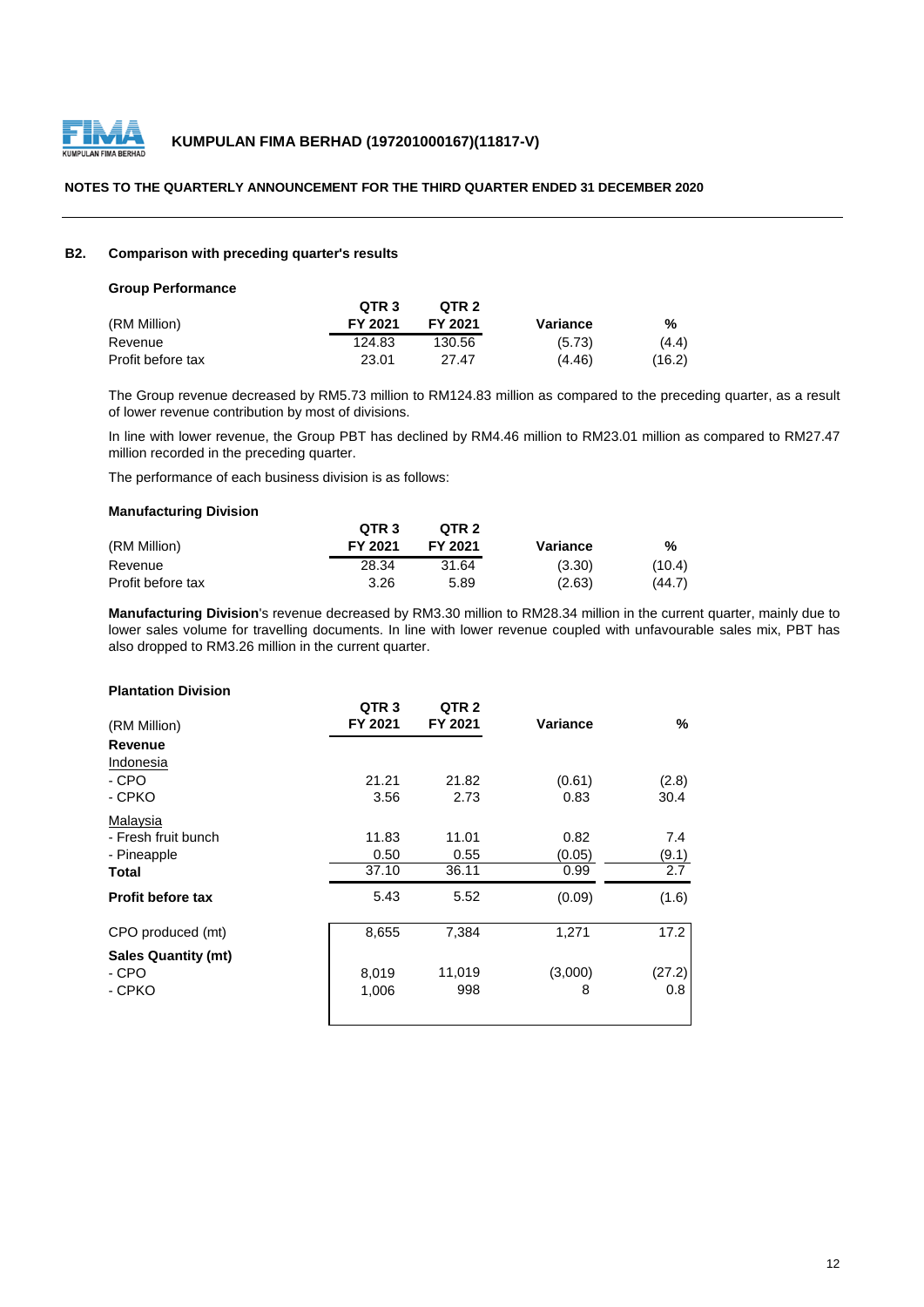

#### **B2. Comparison with preceding quarter's results (cont'd.)**

## **Plantation Division (cont'd.)**

**Plantation Division**'s revenue for the quarter posted a slight increase of RM0.99 million or 2.7%, as compared to the preceding quarter. However, the Division has posted a lower PBT by 1.6% due to higher loss incurred by plantation estates in Malaysia as a result of lower FFB produced during the current quarter.

## **Bulking Division**

|                   | QTR <sub>3</sub> | OTR <sub>2</sub> |          |        |
|-------------------|------------------|------------------|----------|--------|
| (RM Million)      | FY 2021          | FY 2021          | Variance | %      |
| Revenue           | 21.26            | 23.72            | (2.46)   | (10.4) |
| Profit before tax | 10.59            | 11.09            | (0.50)   | (4.5)  |

Revenue from **Bulking Division** of RM21.26 million has slightly decreased by 10.4% or RM2.46 million as compared to the preceding quarter. On the back of lower revenue, PBT has also decreased by 4.5% to RM10.59 million in the current quarter.

## **Food Division**

| (RM Million)      | QTR <sub>3</sub><br>FY 2021 | QTR <sub>2</sub><br>FY 2021 | <b>Variance</b> | %      |
|-------------------|-----------------------------|-----------------------------|-----------------|--------|
| Revenue           |                             |                             |                 |        |
| <b>PNG</b>        | 35.01                       | 36.61                       | (1.60)          | (4.4)  |
| Malaysia          | 0.62                        | 0.85                        | (0.23)          | (27.1) |
|                   | 35.63                       | 37.46                       | (1.83)          | (4.9)  |
| Profit before tax | 3.55                        | 4.09                        | (0.54)          | (13.2) |

Revenue from **Food Division** fell by 4.9% or RM1.83 million to RM35.63 million as compared to the preceding quarter, mainly attributable to lower sales volume of mackerel products. In line with decrease in revenue by the Division, its PBT has slipped to RM3.55 million in the current quarter.

#### **B3. Prospects**

**Manufacturing Division** - The division will continue its concerted efforts to establish new strategic alliances to develop new products and solutions to complement its existing products.

**Plantation Division -** The overall performance of the oil palm production and processing is very much influenced by the direction of palm oil prices and our estates' yield. Nevertheless, we will remain focused in improving our efficiency and productivity in oil palm plantation operation and optimising production cost.

**Bulking Division -** The demand for storage is expected to be satisfactory. The division is looking at securing more long term contracts with customers as well as handling higher margin products.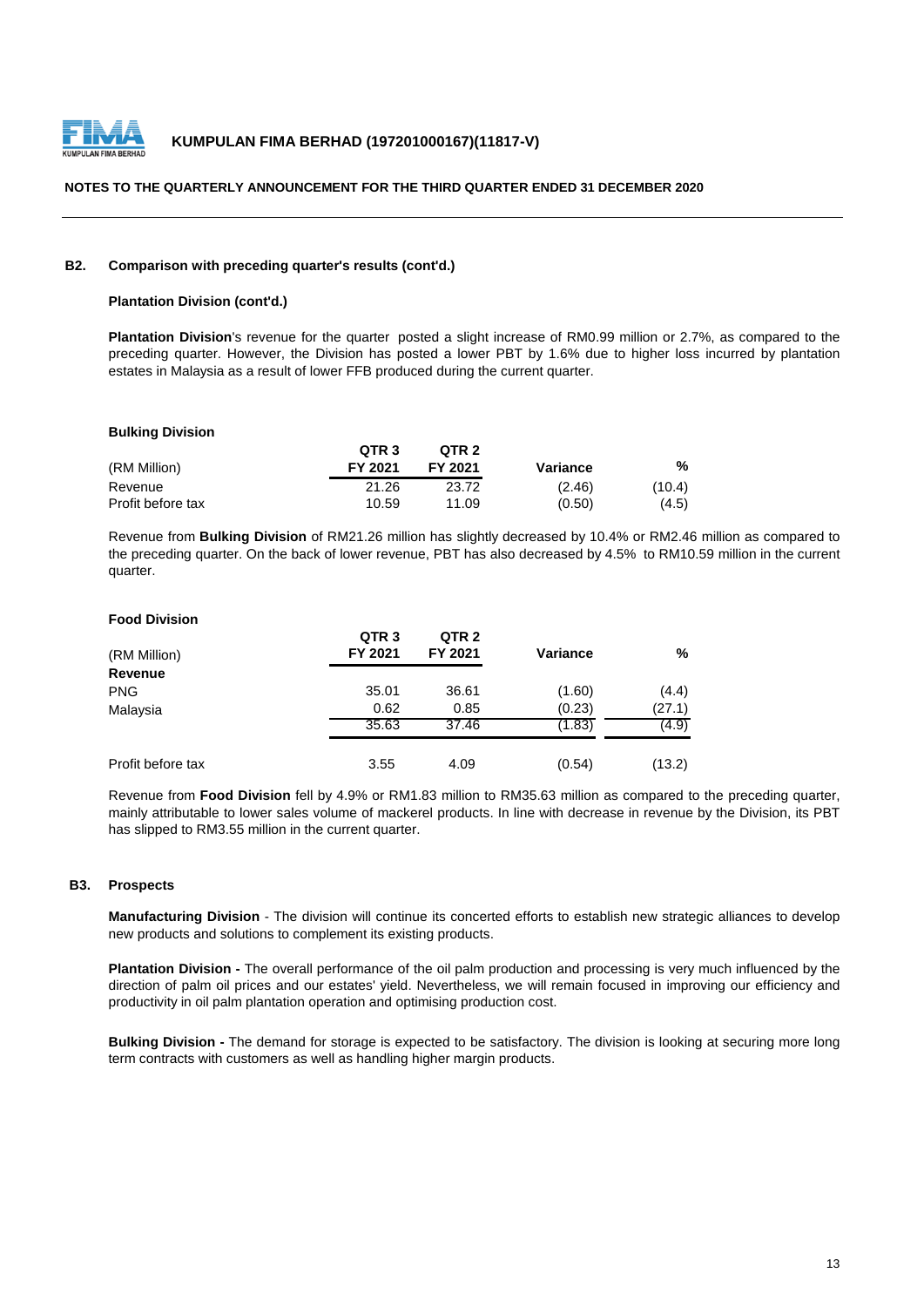

#### **B3. Prospects (cont'd.)**

**Food Division** faces many challenges ahead, particularly in Papua New Guinea where the division's main operation is located, amidst intense market competition from cheaper imported products and currency fluctuation. The division will continue to focus on operational efficiency, productivity and margin improvements, and cost control as well as emphasising on quality, service and delivery.

We expect the challenging environment to remain in the current financial year due to world outbreak of COVID-19 pandemic. Certain division is expecting lesser demand in its products and disruption on supply chain. In addition, fluctuations in exchange rates and commodity prices will influence the Group's financial performance and position.

#### **B4. Explanatory notes on variances with profit forecasts or profit guarantees**

The Group did not issue any profit forecast and/or profit guarantee to the public.

## **B5. Income tax expense**

|                  | <b>Current</b> | <b>Current</b> |
|------------------|----------------|----------------|
|                  | year           | year           |
|                  | quarter        | to date        |
|                  | 31-12-2020     | 31-12-2020     |
|                  | <b>RM'000</b>  | <b>RM'000</b>  |
| Current taxation | 5.045          | 14.624         |

The effective tax rate on the Group's profit to date is in line with the statutory tax rate.

## **B6. Profits/(losses) on sale of unquoted investments and/or properties**

There were no sale of unquoted investments and/or properties during the current quarter.

#### **B7. Purchase or disposal of quoted securities**

There were no purchase or disposal of quoted securities during the current quarter.

## **B8. Corporate proposals**

#### **(a) Status of corporate proposal**

There are no corporate proposals announced but not completed at the date of this report.

## **(b) Utilisation of proceeds raised from any corporate proposal** Not applicable.

#### **B9. Borrowings and debt securities**

|                             | As at         | As at<br>31-03-2020<br><b>RM'000</b> |
|-----------------------------|---------------|--------------------------------------|
|                             | 31-12-2020    |                                      |
|                             | <b>RM'000</b> |                                      |
| Secured:                    |               |                                      |
| <b>Current</b>              |               |                                      |
| Bankers' acceptance         | 4.641         | 3,490                                |
| Short term revolving credit | 35,000        | 30,000                               |
|                             | 39,641        | 33.490                               |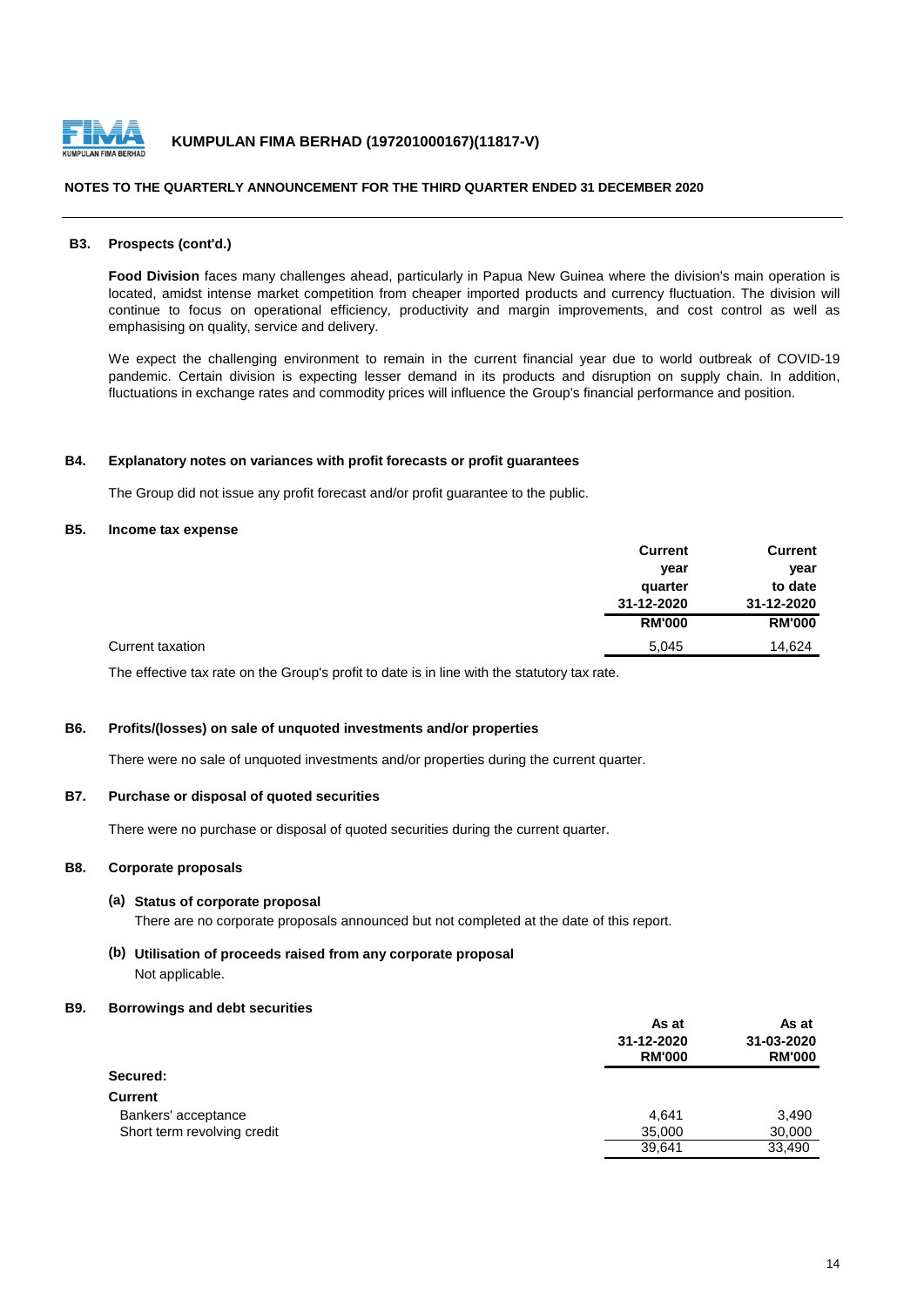

## **NOTES TO THE QUARTERLY ANNOUNCEMENT FOR THE THIRD QUARTER ENDED 31 DECEMBER 2020**

#### **B10. Changes in material litigations**

Except for the following, there were no other changes in material litigation since the date of the last annual statement of financial position:

1. On 30 July 2018, a subsidiary, Fima Corporation Berhad ("FimaCorp") announced that its wholly owned subsidiary, Percetakan Keselamatan Nasional Sdn. Bhd. ("the Plaintiff"), has on the same day, commenced a High Court action against Datasonic Technologies Sdn. Bhd. ("the Defendant").

The claim is for a sum of RM24,975,000.00 (excluding interest and cost) ("Outstanding Amount"), being the amount due and owing by the Defendant to the Plaintiff for 1.5 million Malaysian passport booklets which were supplied by the Plaintiff to the Defendant.

At the request of the Defendant during the case management on 3 October 2018, the Plaintiff agreed to attempt mediation with the aim of arriving at an amicable resolution. The mediation took place on 17 October 2018 and 19 October 2018. However, the parties could not reach a resolution.

On 19 April 2019, FimaCorp announced that the settlement negotiation between the parties have failed. Accordingly, the High Court Judge has fixed the matter for case management on 13 May 2019 (for compliance with pre-trial directions) and trial on 12 July 2019, 9 August 2019, 8 January 2020 and 9 January 2020.

Subsequently, the trial dates have been changed to 21 January 2020, 22 January 2020, 23 January 2020 and 24 January 2020. During the case management on 26 November 2019, the trial dates which were fixed on 21-24 January 2020 have been changed to 13,14,27 and 28 August 2020.

On 30 July 2020, the High Court has vacated the trial dates on 13,14,27 and 28 August 2020 and set the new trial dates for 9 and 10 November 2020.

Subsequently, the Plaintiff has filed a Notice of Application dated 22 November 2019 to amend its Writ and Statement of Claim ("SOC"). During the decision held on 7 August 2020, the High Court Judge has dismissed the Plaintiff's amendment application with costs.

On 13 August 2020, the Plaintiff has filed its notice of appeal against the decision of High Court in dismissing the Plaintiff's application to amend its SOC. On 4 November 2020, the Court of Appeal allowed the Plaintiff's appeal with costs to be paid by the Defendant to the Plaintiff.

The trial date on 9 November 2020 was vacated in light of the Conditional Movement Control Order. On 5 November 2020, the Court had at the request of the Defendant vacated the 10 November 2020 trial date.

The new trial date(s) have yet to be fixed by the Court to-date.

2. (a) On 13 May 2003, the National Land Body of Indonesia ("NLB") issued a certificate, Hak Guna Usaha No.1/ Nunukan Barat ("HGU") providing PT Nunukan Jaya Lestari ("PTNJL") a right to use a land covering a total size of 19,974 hectares ("Total Parcel") for the purposes of plantation. The HGU is set to expire on 12 May 2038.

Notwithstanding the HGU, the Minister of Agrarian Affairs and Spatial Planning ("Minister") vide letter dated 25 July 2016 ("Revocation Letter") informed PTNJL among others, of the following:

- there were administrative irregularities performed by officer(s) of the Regional Land Body of East Kalimantan at the time of the issuance of the HGU in 2003, resulting in parts of the area within the HGU to overlap with forestry area measuring approximately 17,165 hectares ("Irregular Parcel").
- a third party situated adjacent to the Total Parcel ("Third Party") has requested to revise/amend the HGU as there are overlaps between the Total Parcel with the Third Party's interests on the land pursuant to their operating permits (approximately 3,500 hectares) ("Overlapping Parcel").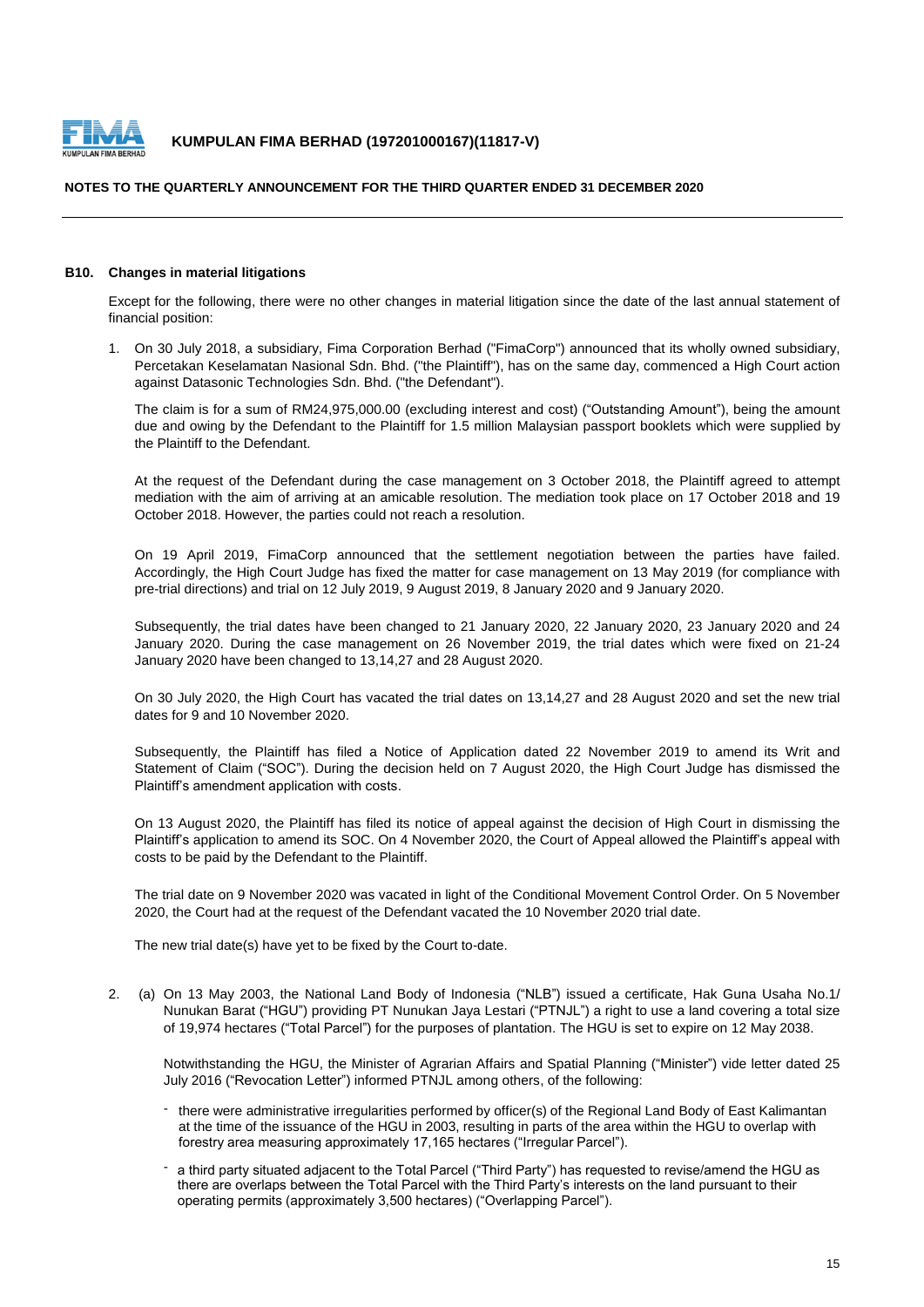

### **NOTES TO THE QUARTERLY ANNOUNCEMENT FOR THE THIRD QUARTER ENDED 31 DECEMBER 2020**

#### **B10. Changes in material litigations (cont'd.)**

Following the above, the Minister vide the Revocation Letter has provided the following decisions:

- the HGU is revoked effectively immediately ("Revocation");
- PTNJL to apply for a new certificate for the remaining 2,809 hectares of land located at Land Allocated for Other Purposes ("APL"); and
- the Irregular Parcel is to be surrendered to the Minister of Environmental Affairs and Forestry of Republic of Indonesia.

On 21 October 2016, PTNJL initiated an action in the State Administrative Court in Jakarta, Indonesia against the Minister seeking an order to annul the Revocation Letter and also sought an order to postpone the enforcement of the Revocation Letter pending full and final determination of the matter by the Indonesian courts ("Lawsuit").

PTNJL's basis for the Lawsuit are inter alia as follows:

- (i) the status of the Total Parcel is State Land, aligned with the condition imposed by prevailing laws and regulations in Indonesia; and
- (ii) the revocation of the HGU certificate is contrary to the prevailing laws and regulations in Indonesia.

On 13 June 2017, the State Administrative Court dismissed the Lawsuit ("State Administrative Court's Decision") resulting in an appeal filed by PTNJL in the High Administrative Court ("High Court") of Jakarta, Indonesia, on 24 July 2017 ("Appeal").

Vide written decision dated 11 December 2017, the High Court partly allowed the Appeal with costs and ordered that (i) the Revocation to be void and the Revocation Letter be annulled, save for the Overlapping Parcel measuring 5,138 hectares. ("High Court Decision").

On 23 January 2018, PTNJL has filed an appeal to the Supreme Court of Indonesia ("Supreme Court") against the High Court Decision. On 21 August 2018, the Supreme Court allowed PTNJL's appeal and similarly ordered that the Revocation Letter be annulled ("Decision of the Supreme Court"). The Supreme Court also ordered the Minister to simultaneously:

- (i) issue an order cancelling PTNJL's HGU rights over the Overlapping Parcel measuring 3,500 hectares; and
- (ii) ensure the issuance of a new certificate in favour of PTNJL to use the remaining area measuring 16,474.130 hectares, (which is 19,974.130 hectares less the 3,500 hectares referred to in paragraph (i) above).

On 8 February 2019, the Minister filed an application in the Supreme Court to review the Decision of the Supreme Court ("JR Application").

On 27 November 2019 the Supreme Court overturned the Decision of the Supreme Court in favor of the Minister upholding the legitimacy and the validity of the Revocation ("JR Decision").

On 23 January 2020, PTNJL subsequently filed a further application for judicial review against the JR Decision ("2nd JR Application") on the grounds that the JR Decision contradicts some aspects of other established cases and the discovery of new material evidences that were not previously available. As at today, the Supreme Court has not issued any decision in respect of the 2nd JR Application.